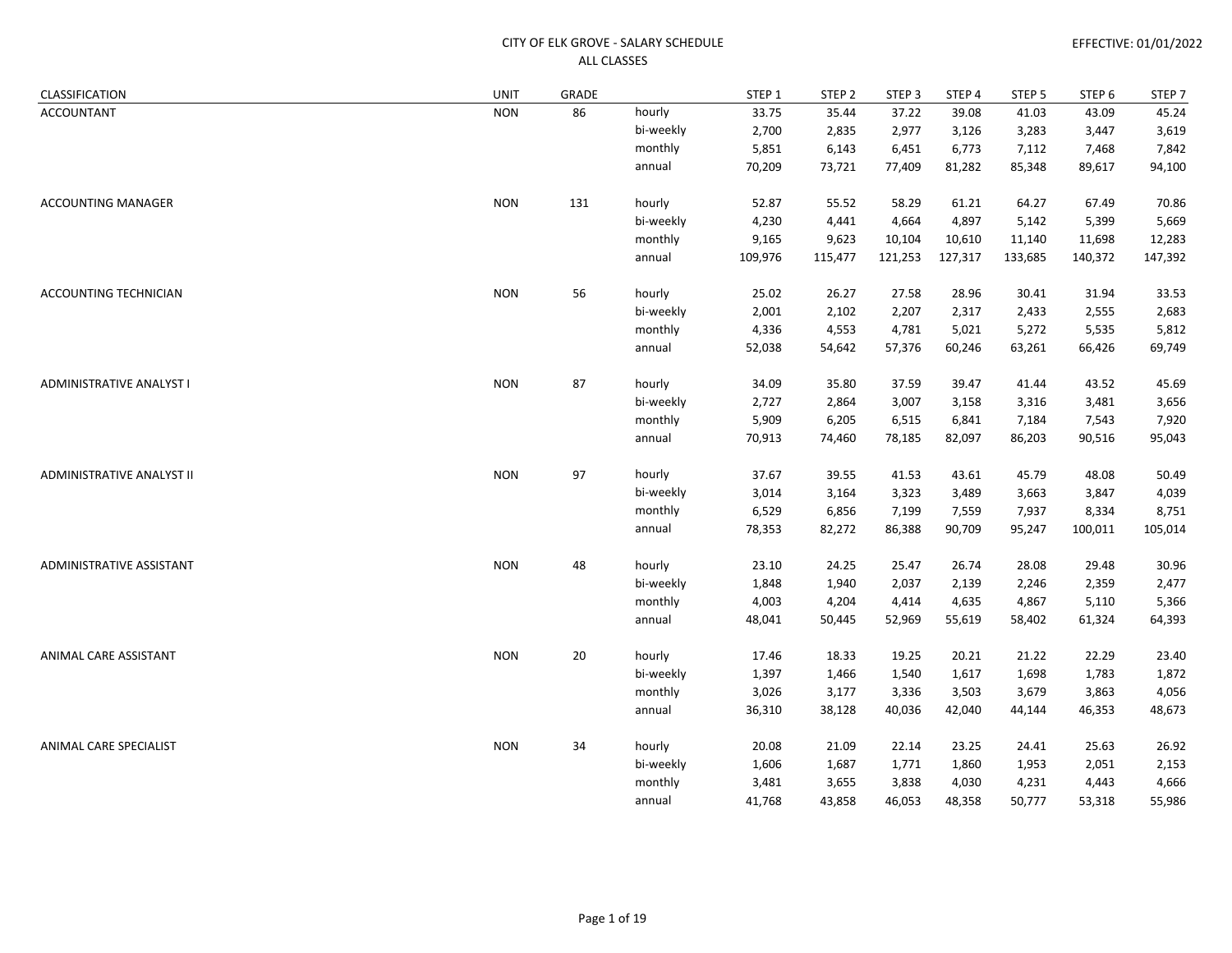| CLASSIFICATION                               | <b>UNIT</b> | GRADE |           | STEP <sub>1</sub> | STEP <sub>2</sub> | STEP <sub>3</sub> | STEP 4  | STEP <sub>5</sub> | STEP 6  | STEP <sub>7</sub> |
|----------------------------------------------|-------------|-------|-----------|-------------------|-------------------|-------------------|---------|-------------------|---------|-------------------|
| ANIMAL CARE SUPERVISOR-KENNEL                | <b>NON</b>  | 63    | hourly    | 26.83             | 28.17             | 29.58             | 31.06   | 32.62             | 34.25   | 35.96             |
|                                              |             |       | bi-weekly | 2,146             | 2,254             | 2,367             | 2,485   | 2,609             | 2,740   | 2,877             |
|                                              |             |       | monthly   | 4,650             | 4,883             | 5,128             | 5,384   | 5,653             | 5,936   | 6,233             |
|                                              |             |       | annual    | 55,806            | 58,598            | 61,530            | 64,609  | 67,841            | 71,235  | 74,799            |
| <b>ANIMAL SERVICES OFFICER</b>               | POA         | AGP   | hourly    | 24.23             | 25.44             | 26.71             | 28.04   | 29.45             | 30.92   | 32.46             |
|                                              |             |       | bi-weekly | 1,938             | 2,035             | 2,137             | 2,243   | 2,356             | 2,473   | 2,597             |
|                                              |             |       | monthly   | 4,199             | 4,409             | 4,629             | 4,861   | 5,104             | 5,359   | 5,627             |
|                                              |             |       | annual    | 50,388            | 52,907            | 55,553            | 58,330  | 61,247            | 64,309  | 67,525            |
| ANIMAL SERVICES MANAGER                      | <b>NON</b>  | 125   | hourly    | 49.80             | 52.29             | 54.91             | 57.66   | 60.54             | 63.57   | 66.75             |
|                                              |             |       | bi-weekly | 3,984             | 4,184             | 4,393             | 4,613   | 4,843             | 5,085   | 5,340             |
|                                              |             |       | monthly   | 8,633             | 9,064             | 9,518             | 9,994   | 10,494            | 11,019  | 11,570            |
|                                              |             |       | annual    | 103,591           | 108,772           | 114,213           | 119,926 | 125,924           | 132,222 | 138,835           |
| ANIMAL SERVICES SUPERVISOR                   | <b>NON</b>  | 77    | hourly    | 30.85             | 32.40             | 34.02             | 35.72   | 37.51             | 39.38   | 41.35             |
|                                              |             |       | bi-weekly | 2,468             | 2,592             | 2,722             | 2,858   | 3,001             | 3,151   | 3,308             |
|                                              |             |       | monthly   | 5,348             | 5,616             | 5,897             | 6,192   | 6,501             | 6,827   | 7,168             |
|                                              |             |       | annual    | 64,177            | 67,388            | 70,760            | 74,300  | 78,017            | 81,919  | 86,017            |
| ANIMAL SERVICES VOLUNTEER/EVENTS COORDINATOR | <b>NON</b>  | 63    | hourly    | 26.83             | 28.17             | 29.58             | 31.06   | 32.62             | 34.25   | 35.96             |
|                                              |             |       | bi-weekly | 2,146             | 2,254             | 2,367             | 2,485   | 2,609             | 2,740   | 2,877             |
|                                              |             |       | monthly   | 4,650             | 4,883             | 5,128             | 5,384   | 5,653             | 5,936   | 6,233             |
|                                              |             |       | annual    | 55,806            | 58,598            | 61,530            | 64,609  | 67,841            | 71,235  | 74,799            |
| <b>ASSISTANT CHIEF OF POLICE</b>             | <b>NON</b>  | 179   | hourly    | 85.30             | 89.57             | 94.05             | 98.75   | 103.69            | 108.88  | 114.32            |
|                                              |             |       | bi-weekly | 6,824             | 7,165             | 7,524             | 7,900   | 8,295             | 8,710   | 9,146             |
|                                              |             |       | monthly   | 14,786            | 15,525            | 16,302            | 17,117  | 17,973            | 18,872  | 19,815            |
|                                              |             |       | annual    | 177,429           | 186,302           | 195,619           | 205,402 | 215,674           | 226,460 | 237,785           |
| <b>ASSISTANT CITY ATTORNEY</b>               | <b>NON</b>  | 173   | hourly    | 80.35             | 84.37             | 88.59             | 93.02   | 97.67             | 102.56  | 107.69            |
|                                              |             |       | bi-weekly | 6,428             | 6,750             | 7,087             | 7,442   | 7,814             | 8,205   | 8,615             |
|                                              |             |       | monthly   | 13,928            | 14,624            | 15,356            | 16,124  | 16,930            | 17,777  | 18,666            |
|                                              |             |       | annual    | 167,134           | 175,493           | 184,270           | 193,485 | 203,161           | 213,322 | 223,990           |
| <b>ASSISTANT CITY CLERK</b>                  | <b>NON</b>  | 102   | hourly    | 39.60             | 41.58             | 43.66             | 45.84   | 48.13             | 50.54   | 53.07             |
|                                              |             |       | bi-weekly | 3,168             | 3,326             | 3,493             | 3,667   | 3,851             | 4,043   | 4,246             |
|                                              |             |       | monthly   | 6,863             | 7,207             | 7,567             | 7,946   | 8,343             | 8,760   | 9,199             |
|                                              |             |       | annual    | 82,360            | 86,480            | 90,806            | 95,348  | 100,117           | 105,125 | 110,383           |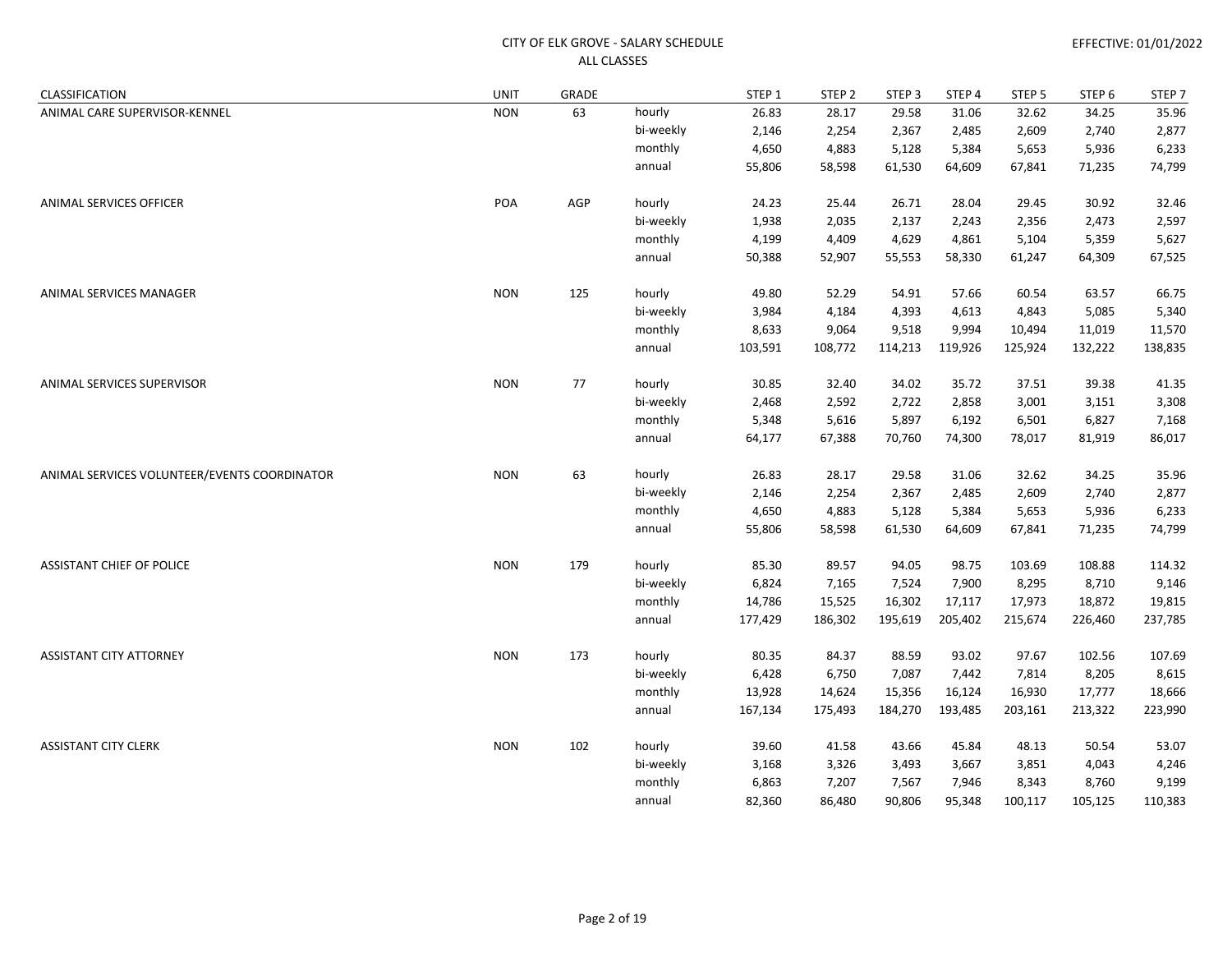| CLASSIFICATION                          | <b>UNIT</b> | GRADE      |           | STEP 1  | STEP <sub>2</sub> | STEP <sub>3</sub> | STEP 4  | STEP <sub>5</sub> | STEP 6  | STEP <sub>7</sub> |
|-----------------------------------------|-------------|------------|-----------|---------|-------------------|-------------------|---------|-------------------|---------|-------------------|
| ASSISTANT CITY MANAGER                  | <b>NON</b>  | 180        | hourly    | 86.16   | 90.47             | 94.99             | 99.74   | 104.73            | 109.96  | 115.46            |
|                                         |             |            | bi-weekly | 6,893   | 7,237             | 7,599             | 7,979   | 8,378             | 8,797   | 9,237             |
|                                         |             |            | monthly   | 14,934  | 15,681            | 16,465            | 17,288  | 18,153            | 19,061  | 20,014            |
|                                         |             |            | annual    | 179,205 | 188,167           | 197,578           | 207,459 | 217,834           | 228,727 | 240,166           |
| ASSISTANT DEVELOPMENT SERVICES DIRECTOR | <b>NON</b>  | 133        | hourly    | 53.94   | 56.64             | 59.47             | 62.44   | 65.57             | 68.85   | 72.29             |
|                                         |             |            | bi-weekly | 4,315   | 4,531             | 4,757             | 4,995   | 5,245             | 5,508   | 5,783             |
|                                         |             |            | monthly   | 9,349   | 9,817             | 10,308            | 10,823  | 11,365            | 11,933  | 12,530            |
|                                         |             |            | annual    | 112,191 | 117,802           | 123,694           | 129,881 | 136,377           | 143,198 | 150,360           |
| <b>ASSISTANT ENGINEER</b>               | <b>NON</b>  | 92         | hourly    | 35.84   | 37.63             | 39.51             | 41.49   | 43.56             | 45.74   | 48.03             |
|                                         |             |            | bi-weekly | 2,867   | 3,010             | 3,161             | 3,319   | 3,485             | 3,659   | 3,842             |
|                                         |             |            | monthly   | 6,212   | 6,522             | 6,849             | 7,191   | 7,551             | 7,929   | 8,325             |
|                                         |             |            | annual    | 74,540  | 78,269            | 82,185            | 86,296  | 90,613            | 95,145  | 99,905            |
| <b>ASSISTANT PLANNER</b>                | <b>NON</b>  | 77         | hourly    | 30.85   | 32.40             | 34.02             | 35.72   | 37.51             | 39.38   | 41.35             |
|                                         |             |            | bi-weekly | 2,468   | 2,592             | 2,722             | 2,858   | 3,001             | 3,151   | 3,308             |
|                                         |             |            | monthly   | 5,348   | 5,616             | 5,897             | 6,192   | 6,501             | 6,827   | 7,168             |
|                                         |             |            | annual    | 64,177  | 67,388            | 70,760            | 74,300  | 78,017            | 81,919  | 86,017            |
| <b>ASSOCIATE CIVIL ENGINEER</b>         | <b>NON</b>  | 107        | hourly    | 41.62   | 43.70             | 45.89             | 48.18   | 50.59             | 53.12   | 55.78             |
|                                         |             |            | bi-weekly | 3,330   | 3,496             | 3,671             | 3,855   | 4,048             | 4,250   | 4,463             |
|                                         |             |            | monthly   | 7,214   | 7,575             | 7,954             | 8,352   | 8,770             | 9,208   | 9,669             |
|                                         |             |            | annual    | 86,571  | 90,902            | 95,449            | 100,223 | 105,236           | 110,500 | 116,027           |
| <b>ASSOCIATE PLANNER</b>                | <b>NON</b>  | 92         | hourly    | 35.84   | 37.63             | 39.51             | 41.49   | 43.56             | 45.74   | 48.03             |
|                                         |             |            | bi-weekly | 2,867   | 3,010             | 3,161             | 3,319   | 3,485             | 3,659   | 3,842             |
|                                         |             |            | monthly   | 6,212   | 6,522             | 6,849             | 7,191   | 7,551             | 7,929   | 8,325             |
|                                         |             |            | annual    | 74,540  | 78,269            | 82,185            | 86,296  | 90,613            | 95,145  | 99,905            |
| <b>BUDGET MANAGER</b>                   | <b>NON</b>  | 128        | hourly    | 51.32   | 53.88             | 56.58             | 59.41   | 62.38             | 65.50   | 68.77             |
|                                         |             |            | bi-weekly | 4,105   | 4,311             | 4,526             | 4,753   | 4,990             | 5,240   | 5,502             |
|                                         |             |            | monthly   | 8,895   | 9,340             | 9,807             | 10,297  | 10,812            | 11,353  | 11,921            |
|                                         |             |            | annual    | 106,736 | 112,075           | 117,680           | 123,566 | 129,747           | 136,236 | 143,050           |
| <b>CAPTAIN</b>                          | PMA         | <b>BFA</b> | hourly    | 76.88   | 80.72             | 84.76             | 88.99   | 93.44             | 98.12   | 103.02            |
|                                         |             |            | bi-weekly | 6,150   | 6,458             | 6,781             | 7,120   | 7,476             | 7,849   | 8,242             |
|                                         |             |            | monthly   | 13,325  | 13,992            | 14,691            | 15,426  | 16,197            | 17,007  | 17,857            |
|                                         |             |            | annual    | 159,904 | 167,900           | 176,295           | 185,109 | 194,365           | 204,083 | 214,287           |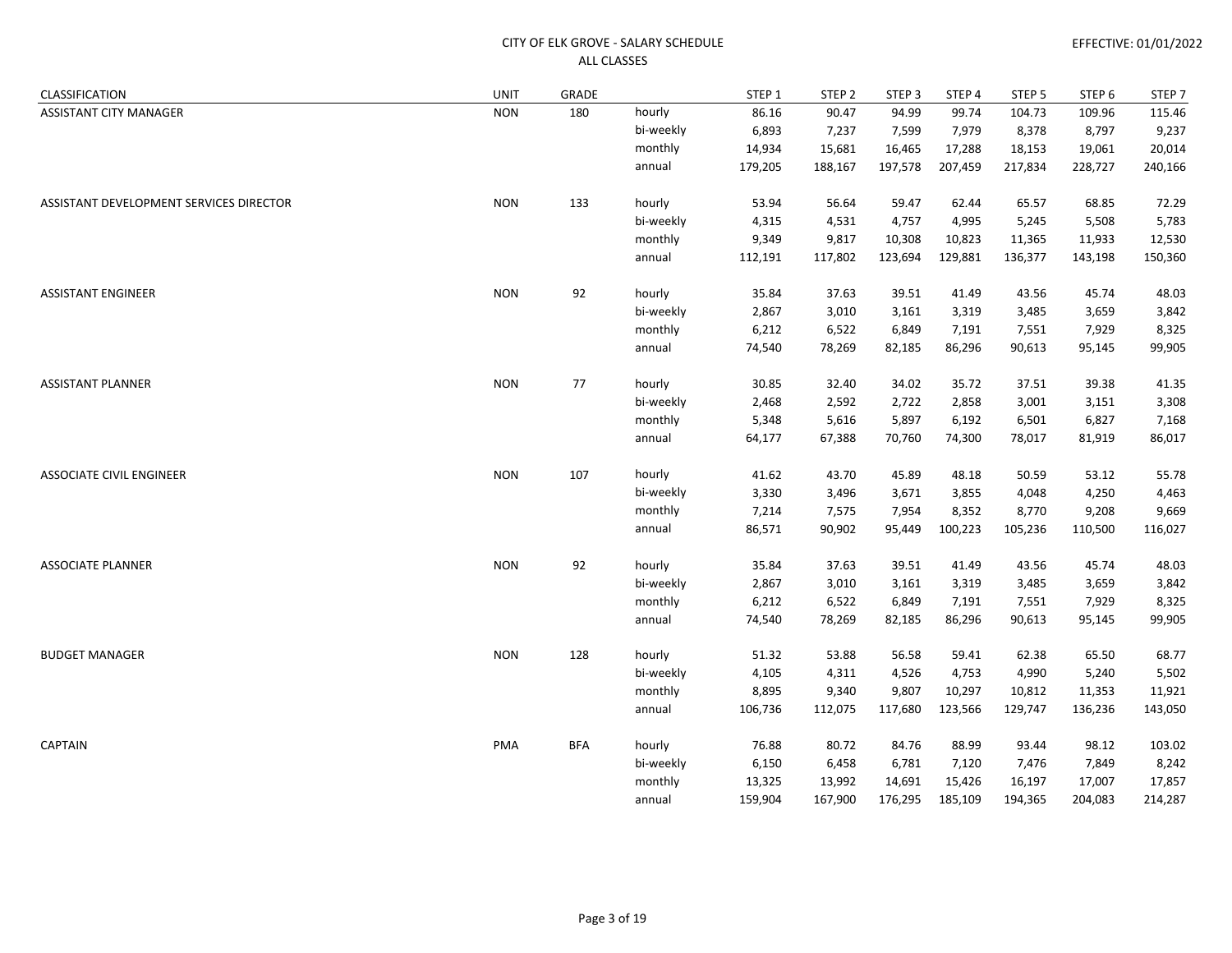| CLASSIFICATION                        | UNIT           | GRADE |           | STEP 1     | STEP <sub>2</sub> | STEP <sub>3</sub> | STEP 4  | STEP <sub>5</sub> | STEP <sub>6</sub> | STEP <sub>7</sub> |
|---------------------------------------|----------------|-------|-----------|------------|-------------------|-------------------|---------|-------------------|-------------------|-------------------|
| CHIEF INFORMATION OFFICER             | <b>NON</b>     | 159   | hourly    | 69.89      | 73.39             | 77.06             | 80.91   | 84.96             | 89.21             | 93.67             |
|                                       |                |       | bi-weekly | 5,591      | 5,871             | 6,165             | 6,473   | 6,797             | 7,137             | 7,493             |
|                                       |                |       | monthly   | 12,115     | 12,720            | 13,357            | 14,025  | 14,726            | 15,463            | 16,236            |
|                                       |                |       | annual    | 145,375    | 152,645           | 160,280           | 168,296 | 176,712           | 185,550           | 194,830           |
| CHIEF OF POLICE                       | <b>NON</b>     | 184   | hourly    | 89.66      | 94.14             | 98.85             | 103.79  | 108.98            | 114.43            | 120.16            |
|                                       |                |       | bi-weekly | 7,173      | 7,531             | 7,908             | 8,304   | 8,719             | 9,155             | 9,613             |
|                                       |                |       | monthly   | 15,541     | 16,318            | 17,134            | 17,991  | 18,891            | 19,835            | 20,827            |
|                                       |                |       | annual    | 186,490    | 195,816           | 205,609           | 215,891 | 226,688           | 238,024           | 249,928           |
| <b>CITY ATTORNEY</b>                  | CONTRACT       |       | annual    | 277,711.20 |                   |                   |         |                   |                   |                   |
| <b>CITY CLERK</b>                     | CONTRACT       |       | annual    | 141,430.00 |                   |                   |         |                   |                   |                   |
| CITY COUNCIL MEMBER/MAYOR             | <b>ELECTED</b> |       | monthly   | 800.00     |                   |                   |         |                   |                   |                   |
| <b>CITY MANAGER</b>                   | CONTRACT       |       | annual    | 281,402.60 |                   |                   |         |                   |                   |                   |
| CODE ENFORCEMENT OFFICER I            | <b>NON</b>     | 63    | hourly    | 26.83      | 28.17             | 29.58             | 31.06   | 32.62             | 34.25             | 35.96             |
|                                       |                |       | bi-weekly | 2,146      | 2,254             | 2,367             | 2,485   | 2,609             | 2,740             | 2,877             |
|                                       |                |       | monthly   | 4,650      | 4,883             | 5,128             | 5,384   | 5,653             | 5,936             | 6,233             |
|                                       |                |       | annual    | 55,806     | 58,598            | 61,530            | 64,609  | 67,841            | 71,235            | 74,799            |
| <b>CODE ENFORCEMENT OFFICER II</b>    | <b>NON</b>     | 73    | hourly    | 29.65      | 31.13             | 32.69             | 34.32   | 36.04             | 37.84             | 39.74             |
|                                       |                |       | bi-weekly | 2,372      | 2,490             | 2,615             | 2,746   | 2,883             | 3,027             | 3,179             |
|                                       |                |       | monthly   | 5,139      | 5,396             | 5,666             | 5,949   | 6,247             | 6,559             | 6,888             |
|                                       |                |       | annual    | 61,665     | 64,751            | 67,990            | 71,392  | 74,963            | 78,713            | 82,651            |
| CODE ENFORCEMENT MANAGER              | <b>NON</b>     | 117   | hourly    | 45.99      | 48.29             | 50.70             | 53.24   | 55.90             | 58.70             | 61.63             |
|                                       |                |       | bi-weekly | 3,679      | 3,863             | 4,056             | 4,259   | 4,472             | 4,696             | 4,930             |
|                                       |                |       | monthly   | 7,971      | 8,369             | 8,788             | 9,228   | 9,689             | 10,174            | 10,683            |
|                                       |                |       | annual    | 95,649     | 100,434           | 105,457           | 110,732 | 116,271           | 122,086           | 128,193           |
| <b>COMMUINICATIONS BUREAU MANAGER</b> | <b>NON</b>     | 117   | hourly    | 45.99      | 48.29             | 50.70             | 53.24   | 55.90             | 58.70             | 61.63             |
|                                       |                |       | bi-weekly | 3,679      | 3,863             | 4,056             | 4,259   | 4,472             | 4,696             | 4,930             |
|                                       |                |       | monthly   | 7,971      | 8,369             | 8,788             | 9,228   | 9,689             | 10,174            | 10,683            |
|                                       |                |       | annual    | 95,649     | 100,434           | 105,457           | 110,732 | 116,271           | 122,086           | 128,193           |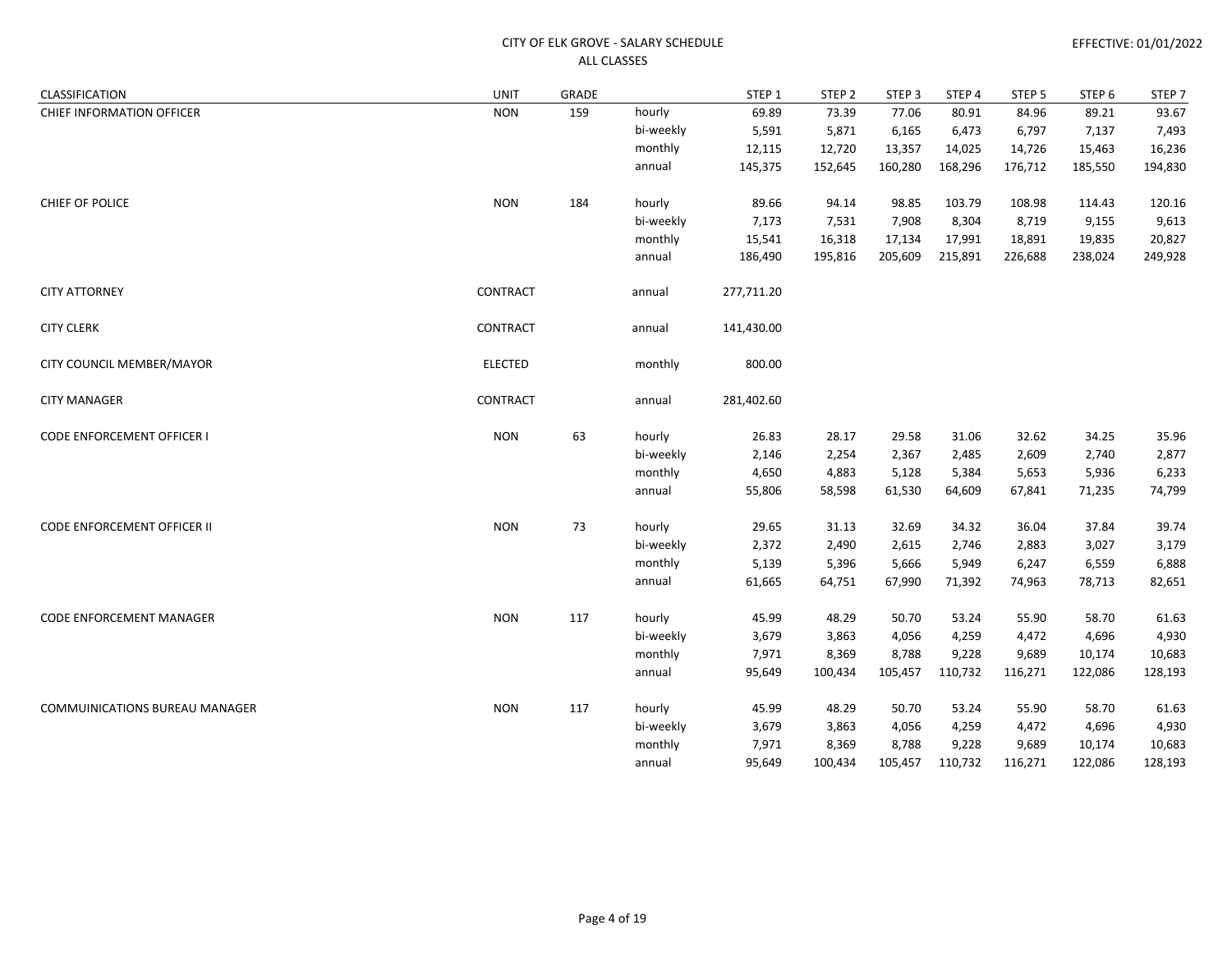| CLASSIFICATION                                        | UNIT       | GRADE |           | STEP 1  | STEP <sub>2</sub> | STEP 3  | STEP 4  | STEP <sub>5</sub> | STEP <sub>6</sub> | STEP <sub>7</sub> |
|-------------------------------------------------------|------------|-------|-----------|---------|-------------------|---------|---------|-------------------|-------------------|-------------------|
| COMMUNICATIONS INTELLIGENCE SPECIALIST                | <b>NON</b> | 76    | hourly    | 30.55   | 32.08             | 33.68   | 35.37   | 37.14             | 38.99             | 40.94             |
|                                                       |            |       | bi-weekly | 2,444   | 2,566             | 2,694   | 2,829   | 2,971             | 3,119             | 3,276             |
|                                                       |            |       | monthly   | 5,295   | 5,560             | 5,838   | 6,130   | 6,437             | 6,759             | 7,097             |
|                                                       |            |       | annual    | 63,540  | 66,719            | 70,057  | 73,562  | 77,242            | 81,106            | 85,163            |
| <b>COMMUNITY CENTER ATTENDANT</b>                     | <b>NON</b> | 14    | hourly    | 16.44   | 17.26             | 18.13   | 19.03   | 19.99             | 20.99             | 22.04             |
|                                                       |            |       | bi-weekly | 1,315   | 1,381             | 1,450   | 1,523   | 1,599             | 1,679             | 1,763             |
|                                                       |            |       | monthly   | 2,850   | 2,992             | 3,142   | 3,299   | 3,464             | 3,638             | 3,820             |
|                                                       |            |       | annual    | 34,194  | 35,906            | 37,703  | 39,591  | 41,572            | 43,653            | 45,837            |
| <b>COMMUNITY CENTER COORDINATOR</b>                   | <b>NON</b> | 87    | hourly    | 34.09   | 35.80             | 37.59   | 39.47   | 41.44             | 43.52             | 45.69             |
|                                                       |            |       | bi-weekly | 2,727   | 2,864             | 3,007   | 3,158   | 3,316             | 3,481             | 3,656             |
|                                                       |            |       | monthly   | 5,909   | 6,205             | 6,515   | 6,841   | 7,184             | 7,543             | 7,920             |
|                                                       |            |       | annual    | 70,913  | 74,460            | 78,185  | 82,097  | 86,203            | 90,516            | 95,043            |
| COMMUNITY ENGAGEMENT AND GOVERNMENT RELATIONS MANAGER | <b>NON</b> | 123   | hourly    | 48.82   | 51.26             | 53.83   | 56.52   | 59.35             | 62.31             | 65.43             |
|                                                       |            |       | bi-weekly | 3,906   | 4,101             | 4,306   | 4,521   | 4,748             | 4,985             | 5,234             |
|                                                       |            |       | monthly   | 8,462   | 8,885             | 9,330   | 9,797   | 10,287            | 10,801            | 11,341            |
|                                                       |            |       | annual    | 101,546 | 106,625           | 111,958 | 117,558 | 123,438           | 129,612           | 136,095           |
| COMMUNITY EVENTS AND PROJECTS COORDINATOR             | <b>NON</b> | 87    | hourly    | 34.09   | 35.80             | 37.59   | 39.47   | 41.44             | 43.52             | 45.69             |
|                                                       |            |       | bi-weekly | 2,727   | 2,864             | 3,007   | 3,158   | 3,316             | 3,481             | 3,656             |
|                                                       |            |       | monthly   | 5,909   | 6,205             | 6,515   | 6,841   | 7,184             | 7,543             | 7,920             |
|                                                       |            |       | annual    | 70,913  | 74,460            | 78,185  | 82,097  | 86,203            | 90,516            | 95,043            |
| <b>COMMUNITY EVENT CENTER MANAGER</b>                 | <b>NON</b> | 126   | hourly    | 50.30   | 52.82             | 55.46   | 58.23   | 61.15             | 64.21             | 67.42             |
|                                                       |            |       | bi-weekly | 4,024   | 4,225             | 4,437   | 4,659   | 4,892             | 5,136             | 5,393             |
|                                                       |            |       | monthly   | 8,719   | 9,155             | 9,613   | 10,094  | 10,599            | 11,129            | 11,686            |
|                                                       |            |       | annual    | 104,629 | 109,862           | 115,357 | 121,127 | 127,186           | 133,547           | 140,226           |
| <b>COMMUNITY SERVICES OFFICER</b>                     | <b>NON</b> | 56    | hourly    | 25.02   | 26.27             | 27.58   | 28.96   | 30.41             | 31.94             | 33.53             |
|                                                       |            |       | bi-weekly | 2,001   | 2,102             | 2,207   | 2,317   | 2,433             | 2,555             | 2,683             |
|                                                       |            |       | monthly   | 4,336   | 4,553             | 4,781   | 5,021   | 5,272             | 5,535             | 5,812             |
|                                                       |            |       | annual    | 52,038  | 54,642            | 57,376  | 60,246  | 63,261            | 66,426            | 69,749            |
| <b>COMMUNITY SERVICES OFFICER-RECRUIT</b>             | <b>NON</b> | 56    | hourly    | 25.02   | 26.27             | 27.58   |         |                   |                   |                   |
|                                                       |            |       | bi-weekly | 2,001   | 2,102             | 2,207   |         |                   |                   |                   |
|                                                       |            |       | monthly   | 4,336   | 4,553             | 4,781   |         |                   |                   |                   |
|                                                       |            |       | annual    | 52,038  | 54,642            | 57,376  |         |                   |                   |                   |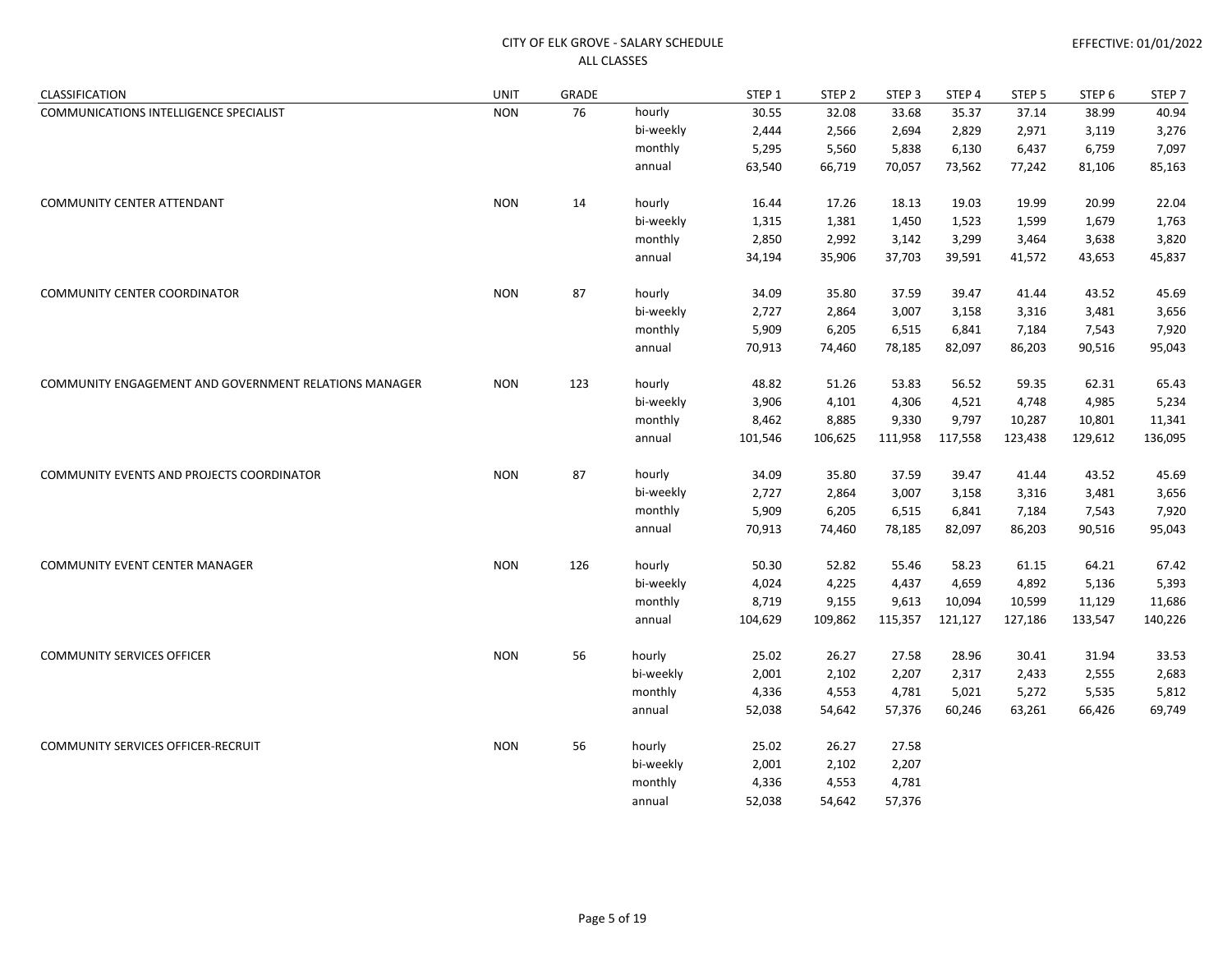| CLASSIFICATION                             | <b>UNIT</b> | GRADE |           | STEP 1  | STEP <sub>2</sub> | STEP <sub>3</sub> | STEP 4  | STEP <sub>5</sub> | STEP <sub>6</sub> | STEP <sub>7</sub> |
|--------------------------------------------|-------------|-------|-----------|---------|-------------------|-------------------|---------|-------------------|-------------------|-------------------|
| <b>COUNCIL ASSISTANT</b>                   |             |       | hourly    | 15.00   |                   |                   |         |                   |                   |                   |
| <b>CRIME ANALYST</b>                       | <b>NON</b>  | 97    | hourly    | 37.67   | 39.55             | 41.53             | 43.61   | 45.79             | 48.08             | 50.49             |
|                                            |             |       | bi-weekly | 3,014   | 3,164             | 3,323             | 3,489   | 3,663             | 3,847             | 4,039             |
|                                            |             |       | monthly   | 6,529   | 6,856             | 7,199             | 7,559   | 7,937             | 8,334             | 8,751             |
|                                            |             |       | annual    | 78,353  | 82,272            | 86,388            | 90,709  | 95,247            | 100,011           | 105,014           |
| <b>CUSTOMER SERVICE SPECIALIST</b>         | <b>NON</b>  | 42    | hourly    | 21.75   | 22.84             | 23.98             | 25.18   | 26.44             | 27.77             | 29.16             |
|                                            |             |       | bi-weekly | 1,740   | 1,827             | 1,919             | 2,015   | 2,116             | 2,221             | 2,333             |
|                                            |             |       | monthly   | 3,770   | 3,959             | 4,157             | 4,365   | 4,584             | 4,813             | 5,054             |
|                                            |             |       | annual    | 45,245  | 47,509            | 49,887            | 52,383  | 55,004            | 57,756            | 60,646            |
| <b>CUSTOMER SERVICE SUPERVISOR</b>         | <b>NON</b>  | 64    | hourly    | 27.10   | 28.45             | 29.88             | 31.37   | 32.94             | 34.59             | 36.32             |
|                                            |             |       | bi-weekly | 2,168   | 2,276             | 2,390             | 2,510   | 2,635             | 2,767             | 2,906             |
|                                            |             |       | monthly   | 4,697   | 4,932             | 5,179             | 5,438   | 5,710             | 5,996             | 6,296             |
|                                            |             |       | annual    | 56,366  | 59,186            | 62,148            | 65,257  | 68,522            | 71,950            | 75,549            |
| DEPUTY CITY ATTORNEY                       | <b>NON</b>  | 131   | hourly    | 52.87   | 55.52             | 58.29             | 61.21   | 64.27             | 67.49             | 70.86             |
|                                            |             |       | bi-weekly | 4,230   | 4,441             | 4,664             | 4,897   | 5,142             | 5,399             | 5,669             |
|                                            |             |       | monthly   | 9,165   | 9,623             | 10,104            | 10,610  | 11,140            | 11,698            | 12,283            |
|                                            |             |       | annual    | 109,976 | 115,477           | 121,253           | 127,317 | 133,685           | 140,372           | 147,392           |
| DEPUTY CITY CLERK/RECORDS MANAGER          | <b>NON</b>  | 77    | hourly    | 30.85   | 32.40             | 34.02             | 35.72   | 37.51             | 39.38             | 41.35             |
|                                            |             |       | bi-weekly | 2,468   | 2,592             | 2,722             | 2,858   | 3,001             | 3,151             | 3,308             |
|                                            |             |       | monthly   | 5,348   | 5,616             | 5,897             | 6,192   | 6,501             | 6,827             | 7,168             |
|                                            |             |       | annual    | 64,177  | 67,388            | 70,760            | 74,300  | 78,017            | 81,919            | 86,017            |
| <b>DEPUTY CITY MANAGER</b>                 | <b>NON</b>  | 170   | hourly    | 77.99   | 81.89             | 85.98             | 90.28   | 94.80             | 99.54             | 104.52            |
|                                            |             |       | bi-weekly | 6,239   | 6,551             | 6,879             | 7,223   | 7,584             | 7,963             | 8,361             |
|                                            |             |       | monthly   | 13,518  | 14,194            | 14,904            | 15,649  | 16,432            | 17,253            | 18,116            |
|                                            |             |       | annual    | 162,213 | 170,326           | 178,844           | 187,788 | 197,180           | 207,041           | 217,395           |
| DEPUTY PUBLIC WORKS DIRECTOR/CITY ENGINEER | <b>NON</b>  | 151   | hourly    | 64.54   | 67.76             | 71.15             | 74.71   | 78.45             | 82.37             | 86.49             |
|                                            |             |       | bi-weekly | 5,163   | 5,421             | 5,692             | 5,977   | 6,276             | 6,590             | 6,919             |
|                                            |             |       | monthly   | 11,186  | 11,746            | 12,333            | 12,950  | 13,598            | 14,278            | 14,992            |
|                                            |             |       | annual    | 134,236 | 140,950           | 147,999           | 155,401 | 163,173           | 171,334           | 179,902           |
| DEPUTY PUBLIC WORKS DIRECTOR-OPERATIONS    | <b>NON</b>  | 146   | hourly    | 61.40   | 64.47             | 67.69             | 71.08   | 74.64             | 78.37             | 82.29             |
|                                            |             |       | bi-weekly | 4,912   | 5,158             | 5,416             | 5,686   | 5,971             | 6,269             | 6,583             |
|                                            |             |       | monthly   | 10,643  | 11,175            | 11,734            | 12,321  | 12,937            | 13,584            | 14,263            |
|                                            |             |       | annual    | 127,711 | 134,099           | 140,806           | 147,848 | 155,242           | 163,006           | 171,159           |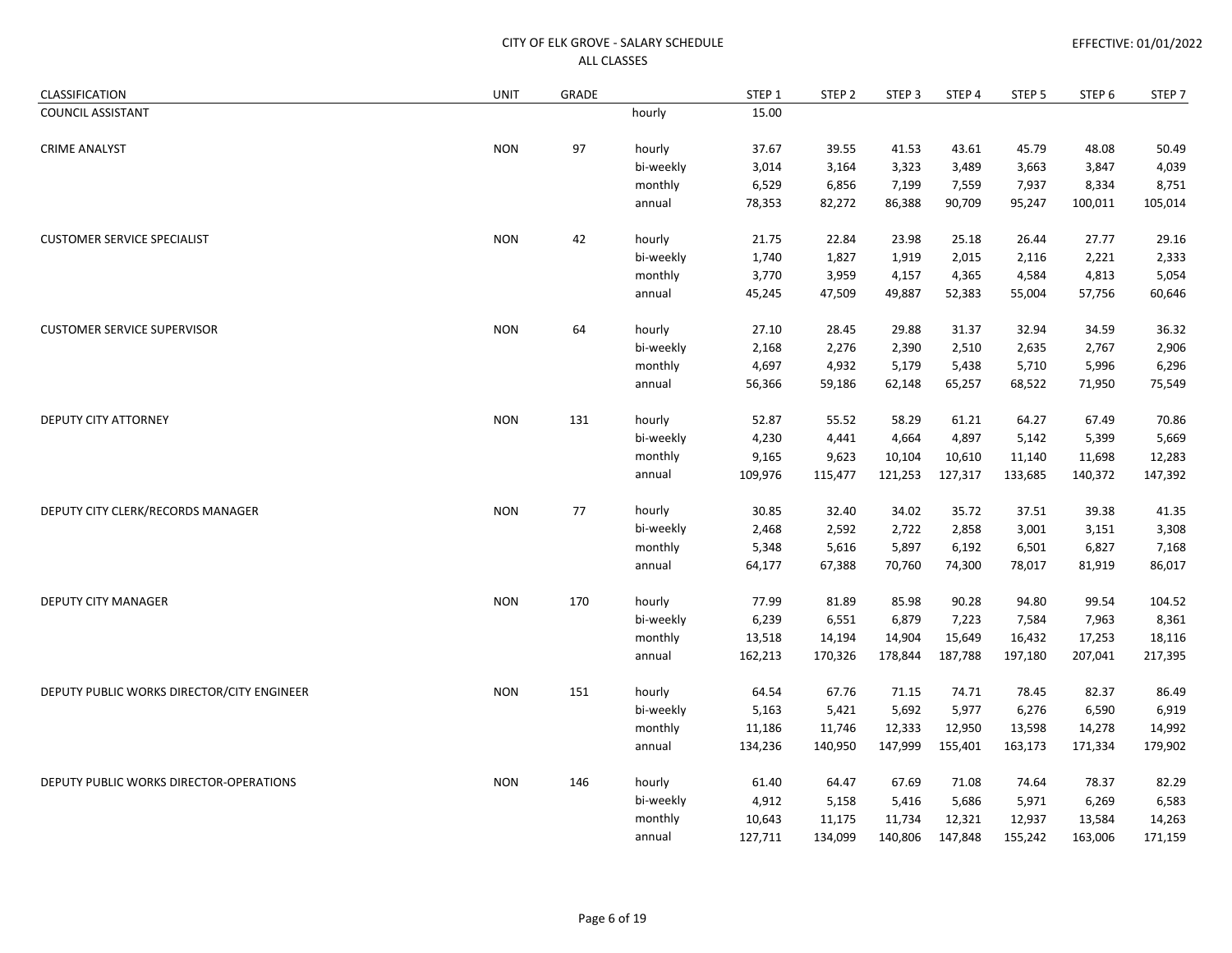| CLASSIFICATION                                | <b>UNIT</b> | GRADE |           | STEP 1  | STEP <sub>2</sub> | STEP <sub>3</sub> | STEP 4  | STEP 5  | STEP <sub>6</sub> | STEP <sub>7</sub> |
|-----------------------------------------------|-------------|-------|-----------|---------|-------------------|-------------------|---------|---------|-------------------|-------------------|
| DEVELOPMENT SERVICES DIRECTOR                 | <b>NON</b>  | 161   | hourly    | 71.30   | 74.86             | 78.61             | 82.54   | 86.67   | 91.00             | 95.55             |
|                                               |             |       | bi-weekly | 5,704   | 5,989             | 6,289             | 6,603   | 6,933   | 7,280             | 7,644             |
|                                               |             |       | monthly   | 12,358  | 12,976            | 13,625            | 14,307  | 15,022  | 15,774            | 16,563            |
|                                               |             |       | annual    | 148,301 | 155,718           | 163,506           | 171,683 | 180,269 | 189,285           | 198,751           |
| DIRECTOR OF STRATEGIC PLANNING AND INNOVATION | <b>NON</b>  | 159   | hourly    | 69.89   | 73.39             | 77.06             | 80.91   | 84.96   | 89.21             | 93.67             |
|                                               |             |       | bi-weekly | 5,591   | 5,871             | 6,165             | 6,473   | 6,797   | 7,137             | 7,493             |
|                                               |             |       | monthly   | 12,115  | 12,720            | 13,357            | 14,025  | 14,726  | 15,463            | 16,236            |
|                                               |             |       | annual    | 145,375 | 152,645           | 160,280           | 168,296 | 176,712 | 185,550           | 194,830           |
| <b>DISPATCH SUPERVISOR</b>                    | POA         | PD    | hourly    | 38.68   | 40.62             | 42.65             | 44.78   | 47.02   | 49.37             | 51.84             |
|                                               |             |       | bi-weekly | 3,095   | 3,249             | 3,412             | 3,582   | 3,762   | 3,950             | 4,147             |
|                                               |             |       | monthly   | 6,705   | 7,040             | 7,392             | 7,762   | 8,150   | 8,558             | 8,986             |
|                                               |             |       | annual    | 80,462  | 84,485            | 88,709            | 93,144  | 97,802  | 102,692           | 107,826           |
| <b>DISPATCHER</b>                             | POA         | PE    | hourly    | 29.89   | 31.39             | 32.95             | 34.60   | 36.33   | 38.15             | 40.06             |
|                                               |             |       | bi-weekly | 2,391   | 2,511             | 2,636             | 2,768   | 2,907   | 3,052             | 3,205             |
|                                               |             |       | monthly   | 5,181   | 5,440             | 5,712             | 5,998   | 6,298   | 6,613             | 6,943             |
|                                               |             |       | annual    | 62,173  | 65,282            | 68,546            | 71,973  | 75,572  | 79,350            | 83,318            |
| DRAINAGE AND COLLECTION SUPERVISOR            | <b>NON</b>  | 97    | hourly    | 37.67   | 39.55             | 41.53             | 43.61   | 45.79   | 48.08             | 50.49             |
|                                               |             |       | bi-weekly | 3,014   | 3,164             | 3,323             | 3,489   | 3,663   | 3,847             | 4,039             |
|                                               |             |       | monthly   | 6,529   | 6,856             | 7,199             | 7,559   | 7,937   | 8,334             | 8,751             |
|                                               |             |       | annual    | 78,353  | 82,272            | 86,388            | 90,709  | 95,247  | 100,011           | 105,014           |
| ECONOMIC DEVELOPMENT DIRECTOR                 | <b>NON</b>  | 159   | hourly    | 69.89   | 73.39             | 77.06             | 80.91   | 84.96   | 89.21             | 93.67             |
|                                               |             |       | bi-weekly | 5,591   | 5,871             | 6,165             | 6,473   | 6,797   | 7,137             | 7,493             |
|                                               |             |       | monthly   | 12,115  | 12,720            | 13,357            | 14,025  | 14,726  | 15,463            | 16,236            |
|                                               |             |       | annual    | 145,375 | 152,645           | 160,280           | 168,296 | 176,712 | 185,550           | 194,830           |
| ECONOMIC DEVELOPMENT PROGRAM MANAGER          | <b>NON</b>  | 124   | hourly    | 49.31   | 51.78             | 54.37             | 57.08   | 59.94   | 62.94             | 66.09             |
|                                               |             |       | bi-weekly | 3,945   | 4,142             | 4,349             | 4,567   | 4,795   | 5,035             | 5,287             |
|                                               |             |       | monthly   | 8,547   | 8,974             | 9,423             | 9,895   | 10,390  | 10,909            | 11,455            |
|                                               |             |       | annual    | 102,563 | 107,693           | 113,080           | 118,736 | 124,675 | 130,911           | 137,458           |
| ECONOMIC DEVELOPMENT SPECIALIST               | <b>NON</b>  | 87    | hourly    | 34.09   | 35.80             | 37.59             | 39.47   | 41.44   | 43.52             | 45.69             |
|                                               |             |       | bi-weekly | 2,727   | 2,864             | 3,007             | 3,158   | 3,316   | 3,481             | 3,656             |
|                                               |             |       | monthly   | 5,909   | 6,205             | 6,515             | 6,841   | 7,184   | 7,543             | 7,920             |
|                                               |             |       | annual    | 70,913  | 74,460            | 78,185            | 82,097  | 86,203  | 90,516            | 95,043            |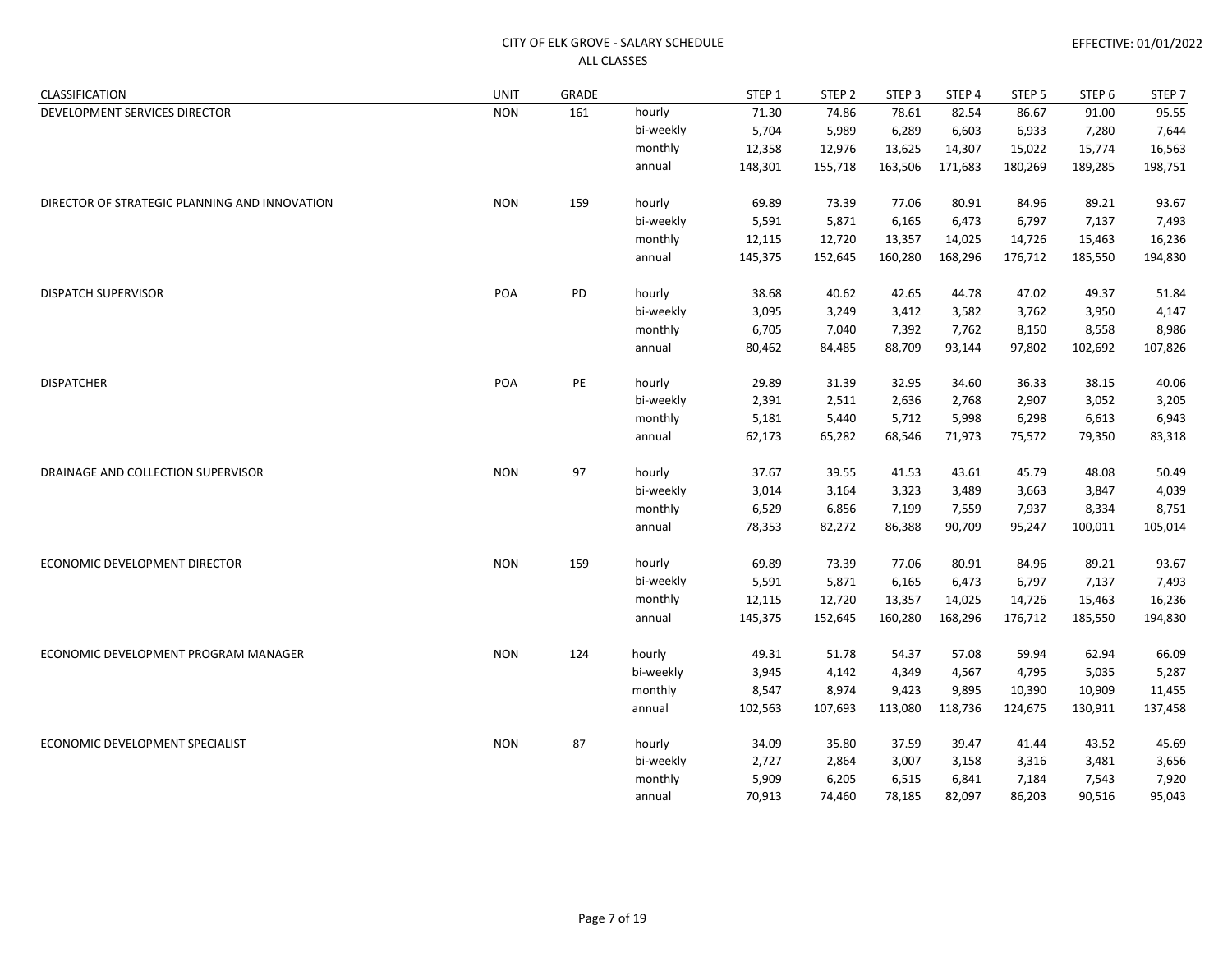| CLASSIFICATION                     | <b>UNIT</b> | GRADE |           | STEP 1  | STEP <sub>2</sub> | STEP <sub>3</sub> | STEP 4  | STEP 5  | STEP 6  | STEP <sub>7</sub> |
|------------------------------------|-------------|-------|-----------|---------|-------------------|-------------------|---------|---------|---------|-------------------|
| <b>ENGINEERING TECHNICIAN I</b>    | <b>NON</b>  | 63    | hourly    | 26.83   | 28.17             | 29.58             | 31.06   | 32.62   | 34.25   | 35.96             |
|                                    |             |       | bi-weekly | 2,146   | 2,254             | 2,367             | 2,485   | 2,609   | 2,740   | 2,877             |
|                                    |             |       | monthly   | 4,650   | 4,883             | 5,128             | 5,384   | 5,653   | 5,936   | 6,233             |
|                                    |             |       | annual    | 55,806  | 58,598            | 61,530            | 64,609  | 67,841  | 71,235  | 74,799            |
| ENGINEERING TECHNICIAN II          | <b>NON</b>  | 77    | hourly    | 30.85   | 32.40             | 34.02             | 35.72   | 37.51   | 39.38   | 41.35             |
|                                    |             |       | bi-weekly | 2,468   | 2,592             | 2,722             | 2,858   | 3,001   | 3,151   | 3,308             |
|                                    |             |       | monthly   | 5,348   | 5,616             | 5,897             | 6,192   | 6,501   | 6,827   | 7,168             |
|                                    |             |       | annual    | 64,177  | 67,388            | 70,760            | 74,300  | 78,017  | 81,919  | 86,017            |
| <b>ENVIRONMENTAL SPECIALIST</b>    | <b>NON</b>  | 92    | hourly    | 35.84   | 37.63             | 39.51             | 41.49   | 43.56   | 45.74   | 48.03             |
|                                    |             |       | bi-weekly | 2,867   | 3,010             | 3,161             | 3,319   | 3,485   | 3,659   | 3,842             |
|                                    |             |       | monthly   | 6,212   | 6,522             | 6,849             | 7,191   | 7,551   | 7,929   | 8,325             |
|                                    |             |       | annual    | 74,540  | 78,269            | 82,185            | 86,296  | 90,613  | 95,145  | 99,905            |
| EXECUTIVE ADMINISTRATIVE ASSISTANT | <b>NON</b>  | 77    | hourly    | 30.85   | 32.40             | 34.02             | 35.72   | 37.51   | 39.38   | 41.35             |
|                                    |             |       | bi-weekly | 2,468   | 2,592             | 2,722             | 2,858   | 3,001   | 3,151   | 3,308             |
|                                    |             |       | monthly   | 5,348   | 5,616             | 5,897             | 6,192   | 6,501   | 6,827   | 7,168             |
|                                    |             |       | annual    | 64,177  | 67,388            | 70,760            | 74,300  | 78,017  | 81,919  | 86,017            |
| FACILITIES AND FLEET MANAGER       | <b>NON</b>  | 122   | hourly    | 48.34   | 50.75             | 53.29             | 55.96   | 58.76   | 61.70   | 64.78             |
|                                    |             |       | bi-weekly | 3,867   | 4,060             | 4,263             | 4,477   | 4,701   | 4,936   | 5,182             |
|                                    |             |       | monthly   | 8,378   | 8,797             | 9,237             | 9,699   | 10,184  | 10,694  | 11,229            |
|                                    |             |       | annual    | 100,538 | 105,567           | 110,848           | 116,392 | 122,214 | 128,326 | 134,745           |
| <b>FACILITIES TECHNICIAN</b>       | <b>NON</b>  | 57    | hourly    | 25.27   | 26.53             | 27.86             | 29.26   | 30.72   | 32.26   | 33.87             |
|                                    |             |       | bi-weekly | 2,022   | 2,123             | 2,229             | 2,340   | 2,458   | 2,580   | 2,710             |
|                                    |             |       | monthly   | 4,380   | 4,599             | 4,829             | 5,071   | 5,325   | 5,591   | 5,871             |
|                                    |             |       | annual    | 52,560  | 55,190            | 57,952            | 60,851  | 63,896  | 67,093  | 70,449            |
| FINANCE AND BUDGET ANALYST I       | <b>NON</b>  | 87    | hourly    | 34.09   | 35.80             | 37.59             | 39.47   | 41.44   | 43.52   | 45.69             |
|                                    |             |       | bi-weekly | 2,727   | 2,864             | 3,007             | 3,158   | 3,316   | 3,481   | 3,656             |
|                                    |             |       | monthly   | 5,909   | 6,205             | 6,515             | 6,841   | 7,184   | 7,543   | 7,920             |
|                                    |             |       | annual    | 70,913  | 74,460            | 78,185            | 82,097  | 86,203  | 90,516  | 95,043            |
| FINANCE AND BUDGET ANALYST II      | <b>NON</b>  | 97    | hourly    | 37.67   | 39.55             | 41.53             | 43.61   | 45.79   | 48.08   | 50.49             |
|                                    |             |       | bi-weekly | 3,014   | 3,164             | 3,323             | 3,489   | 3,663   | 3,847   | 4,039             |
|                                    |             |       | monthly   | 6,529   | 6,856             | 7,199             | 7,559   | 7,937   | 8,334   | 8,751             |
|                                    |             |       | annual    | 78,353  | 82,272            | 86,388            | 90,709  | 95,247  | 100,011 | 105,014           |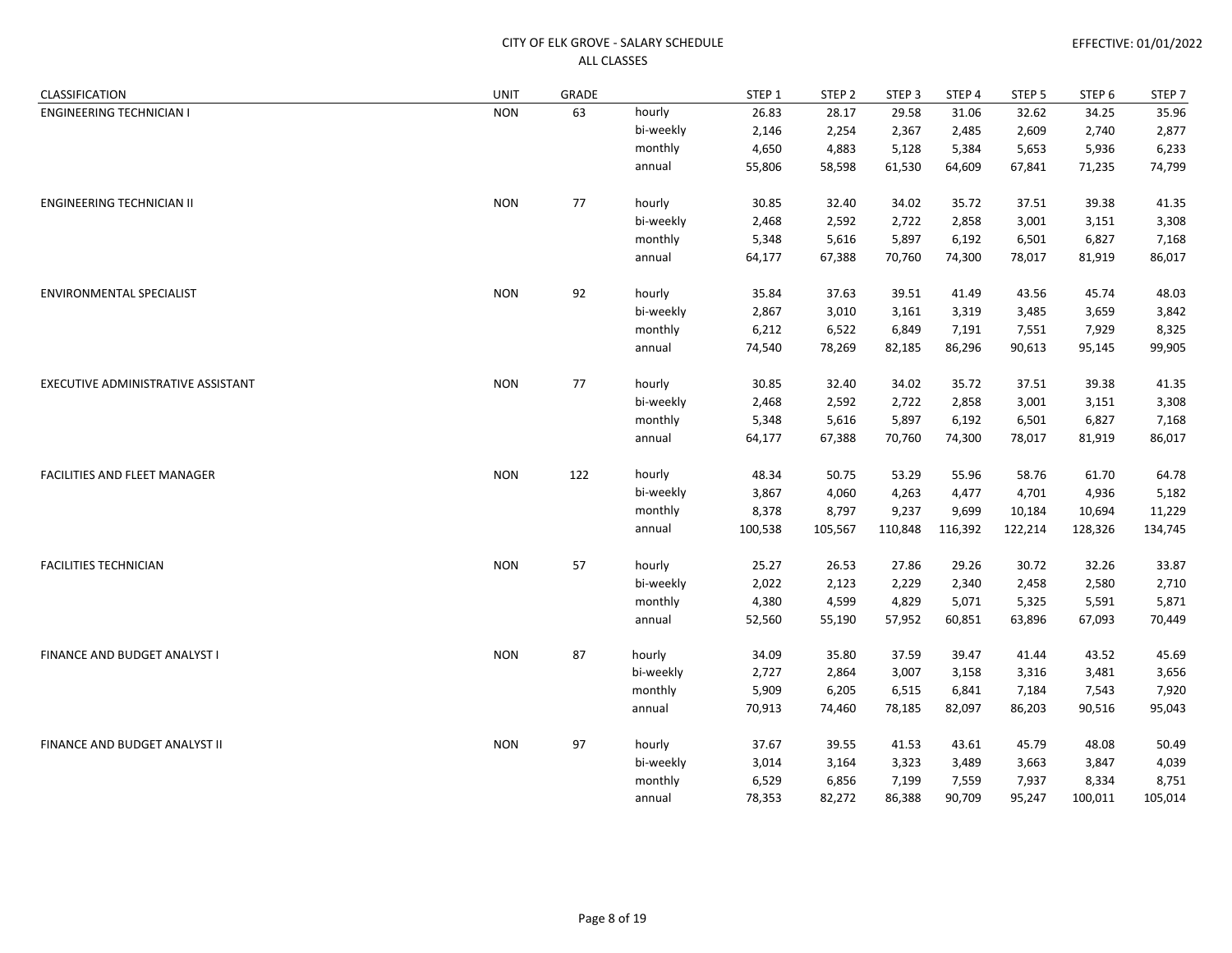| CLASSIFICATION                             | <b>UNIT</b> | GRADE |           | STEP 1  | STEP <sub>2</sub> | STEP <sub>3</sub> | STEP 4  | STEP <sub>5</sub> | STEP <sub>6</sub> | STEP 7  |
|--------------------------------------------|-------------|-------|-----------|---------|-------------------|-------------------|---------|-------------------|-------------------|---------|
| <b>FINANCE DIRECTOR</b>                    | <b>NON</b>  | 165   | hourly    | 74.20   | 77.91             | 81.80             | 85.90   | 90.19             | 94.70             | 99.44   |
|                                            |             |       | bi-weekly | 5,936   | 6,233             | 6,544             | 6,872   | 7,215             | 7,576             | 7,955   |
|                                            |             |       | monthly   | 12,861  | 13,504            | 14,179            | 14,889  | 15,633            | 16,415            | 17,236  |
|                                            |             |       | annual    | 154,330 | 162,049           | 170,153           | 178,663 | 187,598           | 196,980           | 206,831 |
| <b>FORENSIC INVESTIGATOR</b>               | POA         | PG    | hourly    | 30.84   | 32.38             | 34.00             | 35.70   | 37.49             | 39.36             | 41.33   |
|                                            |             |       | bi-weekly | 2,467   | 2,591             | 2,720             | 2,856   | 2,999             | 3,149             | 3,306   |
|                                            |             |       | monthly   | 5,346   | 5,613             | 5,894             | 6,189   | 6,498             | 6,823             | 7,164   |
|                                            |             |       | annual    | 64,151  | 67,359            | 70,727            | 74,263  | 77,976            | 81,875            | 85,969  |
| <b>GIS ANALYST</b>                         | <b>NON</b>  | 87    | hourly    | 34.09   | 35.80             | 37.59             | 39.47   | 41.44             | 43.52             | 45.69   |
|                                            |             |       | bi-weekly | 2,727   | 2,864             | 3,007             | 3,158   | 3,316             | 3,481             | 3,656   |
|                                            |             |       | monthly   | 5,909   | 6,205             | 6,515             | 6,841   | 7,184             | 7,543             | 7,920   |
|                                            |             |       | annual    | 70,913  | 74,460            | 78,185            | 82,097  | 86,203            | 90,516            | 95,043  |
| <b>GIS SYSTEM ADMINISTRATOR</b>            | <b>NON</b>  | 107   | hourly    | 41.62   | 43.70             | 45.89             | 48.18   | 50.59             | 53.12             | 55.78   |
|                                            |             |       | bi-weekly | 3,330   | 3,496             | 3,671             | 3,855   | 4,048             | 4,250             | 4,463   |
|                                            |             |       | monthly   | 7,214   | 7,575             | 7,954             | 8,352   | 8,770             | 9,208             | 9,669   |
|                                            |             |       | annual    | 86,571  | 90,902            | 95,449            | 100,223 | 105,236           | 110,500           | 116,027 |
| <b>GRAPHIC DESIGNER</b>                    | <b>NON</b>  | 77    | hourly    | 30.85   | 32.40             | 34.02             | 35.72   | 37.51             | 39.38             | 41.35   |
|                                            |             |       | bi-weekly | 2,468   | 2,592             | 2,722             | 2,858   | 3,001             | 3,151             | 3,308   |
|                                            |             |       | monthly   | 5,348   | 5,616             | 5,897             | 6,192   | 6,501             | 6,827             | 7,168   |
|                                            |             |       | annual    | 64,177  | 67,388            | 70,760            | 74,300  | 78,017            | 81,919            | 86,017  |
| GRAPHICS AND MULTIMEDIA PROGRAM MANAGER    | <b>NON</b>  | 117   | hourly    | 45.99   | 48.29             | 50.70             | 53.24   | 55.90             | 58.70             | 61.63   |
|                                            |             |       | bi-weekly | 3,679   | 3,863             | 4,056             | 4,259   | 4,472             | 4,696             | 4,930   |
|                                            |             |       | monthly   | 7,971   | 8,369             | 8,788             | 9,228   | 9,689             | 10,174            | 10,683  |
|                                            |             |       | annual    | 95,649  | 100,434           | 105,457           | 110,732 | 116,271           | 122,086           | 128,193 |
| HOUSING AND PUBLIC SERVICE PROGRAM MANAGER | <b>NON</b>  | 119   | hourly    | 46.91   | 49.26             | 51.72             | 54.31   | 57.03             | 59.88             | 62.87   |
|                                            |             |       | bi-weekly | 3,753   | 3,941             | 4,138             | 4,345   | 4,562             | 4,790             | 5,030   |
|                                            |             |       | monthly   | 8,131   | 8,538             | 8,965             | 9,414   | 9,884             | 10,379            | 10,898  |
|                                            |             |       | annual    | 97,576  | 102,456           | 107,581           | 112,962 | 118,612           | 124,545           | 130,774 |
| HUMAN RESOURCES ANALYST                    | <b>NON</b>  | 97    | hourly    | 37.67   | 39.55             | 41.53             | 43.61   | 45.79             | 48.08             | 50.49   |
|                                            |             |       | bi-weekly | 3,014   | 3,164             | 3,323             | 3,489   | 3,663             | 3,847             | 4,039   |
|                                            |             |       | monthly   | 6,529   | 6,856             | 7,199             | 7,559   | 7,937             | 8,334             | 8,751   |
|                                            |             |       | annual    | 78,353  | 82,272            | 86,388            | 90,709  | 95,247            | 100,011           | 105,014 |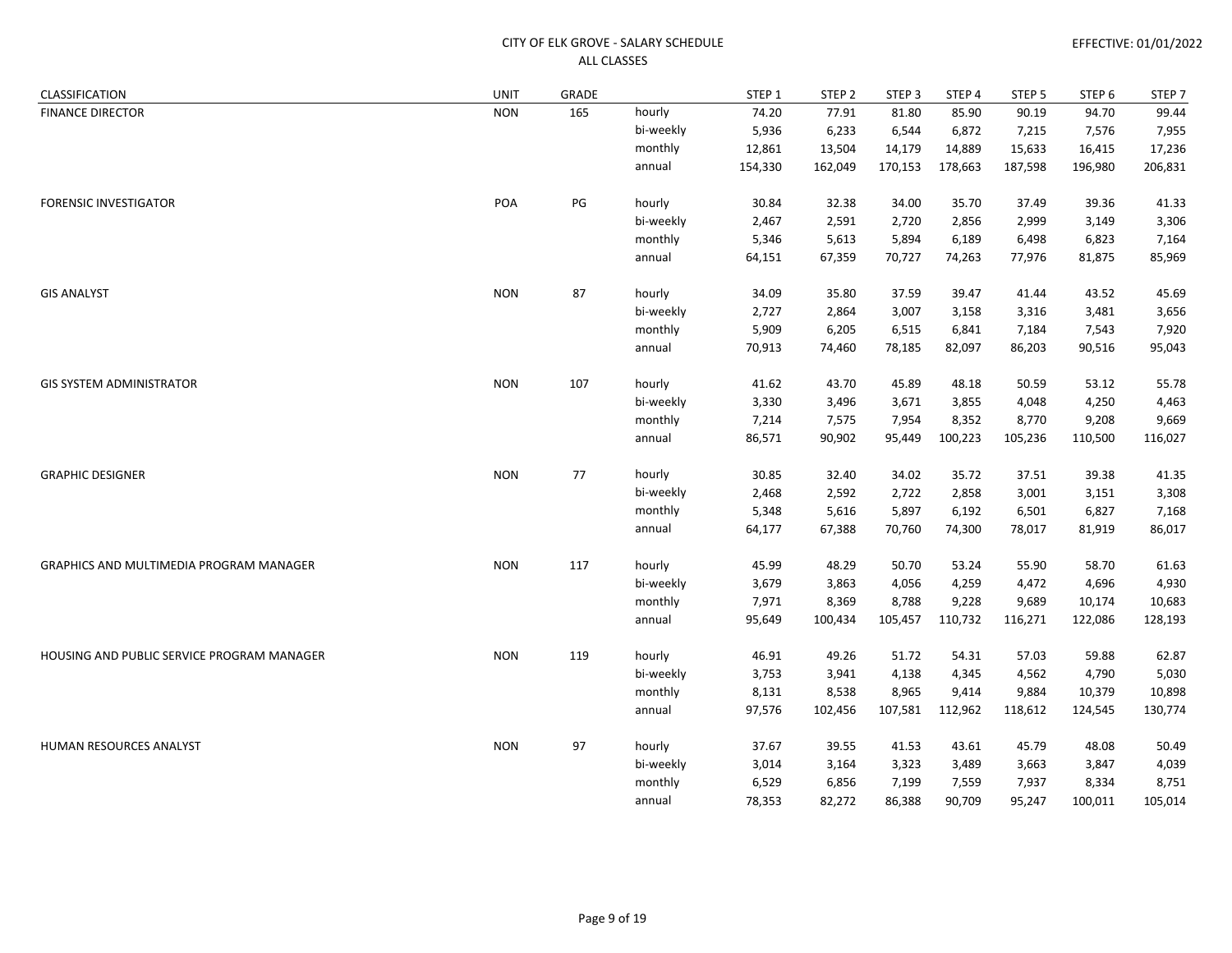| CLASSIFICATION                           | <b>UNIT</b> | GRADE |           | STEP 1  | STEP <sub>2</sub> | STEP <sub>3</sub> | STEP 4  | STEP 5  | STEP 6  | STEP <sub>7</sub> |
|------------------------------------------|-------------|-------|-----------|---------|-------------------|-------------------|---------|---------|---------|-------------------|
| HUMAN RESOURCES DIRECTOR                 | <b>NON</b>  | 160   | hourly    | 70.59   | 74.12             | 77.83             | 81.72   | 85.81   | 90.10   | 94.61             |
|                                          |             |       | bi-weekly | 5,647   | 5,930             | 6,226             | 6,538   | 6,865   | 7,208   | 7,568             |
|                                          |             |       | monthly   | 12,236  | 12,848            | 13,490            | 14,165  | 14,873  | 15,617  | 16,398            |
|                                          |             |       | annual    | 146,830 | 154,174           | 161,885           | 169,981 | 178,482 | 187,408 | 196,780           |
| HUMAN RESOURCES SPECIALIST               | <b>NON</b>  | 63    | hourly    | 26.83   | 28.17             | 29.58             | 31.06   | 32.62   | 34.25   | 35.96             |
|                                          |             |       | bi-weekly | 2,146   | 2,254             | 2,367             | 2,485   | 2,609   | 2,740   | 2,877             |
|                                          |             |       | monthly   | 4,650   | 4,883             | 5,128             | 5,384   | 5,653   | 5,936   | 6,233             |
|                                          |             |       | annual    | 55,806  | 58,598            | 61,530            | 64,609  | 67,841  | 71,235  | 74,799            |
| IT ADMINISTRATOR                         | <b>NON</b>  | 136   | hourly    | 55.58   | 58.35             | 61.27             | 64.34   | 67.56   | 70.93   | 74.48             |
|                                          |             |       | bi-weekly | 4,446   | 4,668             | 4,902             | 5,147   | 5,404   | 5,675   | 5,959             |
|                                          |             |       | monthly   | 9,633   | 10,115            | 10,621            | 11,152  | 11,710  | 12,295  | 12,910            |
|                                          |             |       | annual    | 115,596 | 121,378           | 127,449           | 133,823 | 140,517 | 147,544 | 154,924           |
| <b>IT ANALYST</b>                        | <b>NON</b>  | 92    | hourly    | 35.84   | 37.63             | 39.51             | 41.49   | 43.56   | 45.74   | 48.03             |
|                                          |             |       | bi-weekly | 2,867   | 3,010             | 3,161             | 3,319   | 3,485   | 3,659   | 3,842             |
|                                          |             |       | monthly   | 6,212   | 6,522             | 6,849             | 7,191   | 7,551   | 7,929   | 8,325             |
|                                          |             |       | annual    | 74,540  | 78,269            | 82,185            | 86,296  | 90,613  | 95,145  | 99,905            |
| IT TECHNICIAN                            | <b>NON</b>  | 70    | hourly    | 28.77   | 30.21             | 31.72             | 33.31   | 34.98   | 36.73   | 38.56             |
|                                          |             |       | bi-weekly | 2,302   | 2,417             | 2,538             | 2,665   | 2,798   | 2,938   | 3,085             |
|                                          |             |       | monthly   | 4,987   | 5,237             | 5,499             | 5,774   | 6,063   | 6,366   | 6,684             |
|                                          |             |       | annual    | 59,846  | 62,840            | 65,984            | 69,285  | 72,752  | 76,391  | 80,213            |
| LANDSCAPE MAINTENANCE SUPERVISOR         | <b>NON</b>  | 92    | hourly    | 35.84   | 37.63             | 39.51             | 41.49   | 43.56   | 45.74   | 48.03             |
|                                          |             |       | bi-weekly | 2,867   | 3,010             | 3,161             | 3,319   | 3,485   | 3,659   | 3,842             |
|                                          |             |       | monthly   | 6,212   | 6,522             | 6,849             | 7,191   | 7,551   | 7,929   | 8,325             |
|                                          |             |       | annual    | 74,540  | 78,269            | 82,185            | 86,296  | 90,613  | 95,145  | 99,905            |
| LIEUTENANT                               | PMA         | BAA   | hourly    | 66.32   | 69.63             | 73.11             | 76.77   | 80.61   | 84.64   | 88.87             |
|                                          |             |       | bi-weekly | 5,305   | 5,570             | 5,849             | 6,141   | 6,449   | 6,771   | 7,109             |
|                                          |             |       | monthly   | 11,495  | 12,069            | 12,673            | 13,306  | 13,972  | 14,670  | 15,404            |
|                                          |             |       | annual    | 137,936 | 144,832           | 152,074           | 159,678 | 167,662 | 176,045 | 184,847           |
| LEGAL EXECUTIVE ADMINISTRATIVE ASSISTANT | <b>NON</b>  | 77    | hourly    | 30.85   | 32.40             | 34.02             | 35.72   | 37.51   | 39.38   | 41.35             |
|                                          |             |       | bi-weekly | 2,468   | 2,592             | 2,722             | 2,858   | 3,001   | 3,151   | 3,308             |
|                                          |             |       | monthly   | 5,348   | 5,616             | 5,897             | 6,192   | 6,501   | 6,827   | 7,168             |
|                                          |             |       | annual    | 64,177  | 67,388            | 70,760            | 74,300  | 78,017  | 81,919  | 86,017            |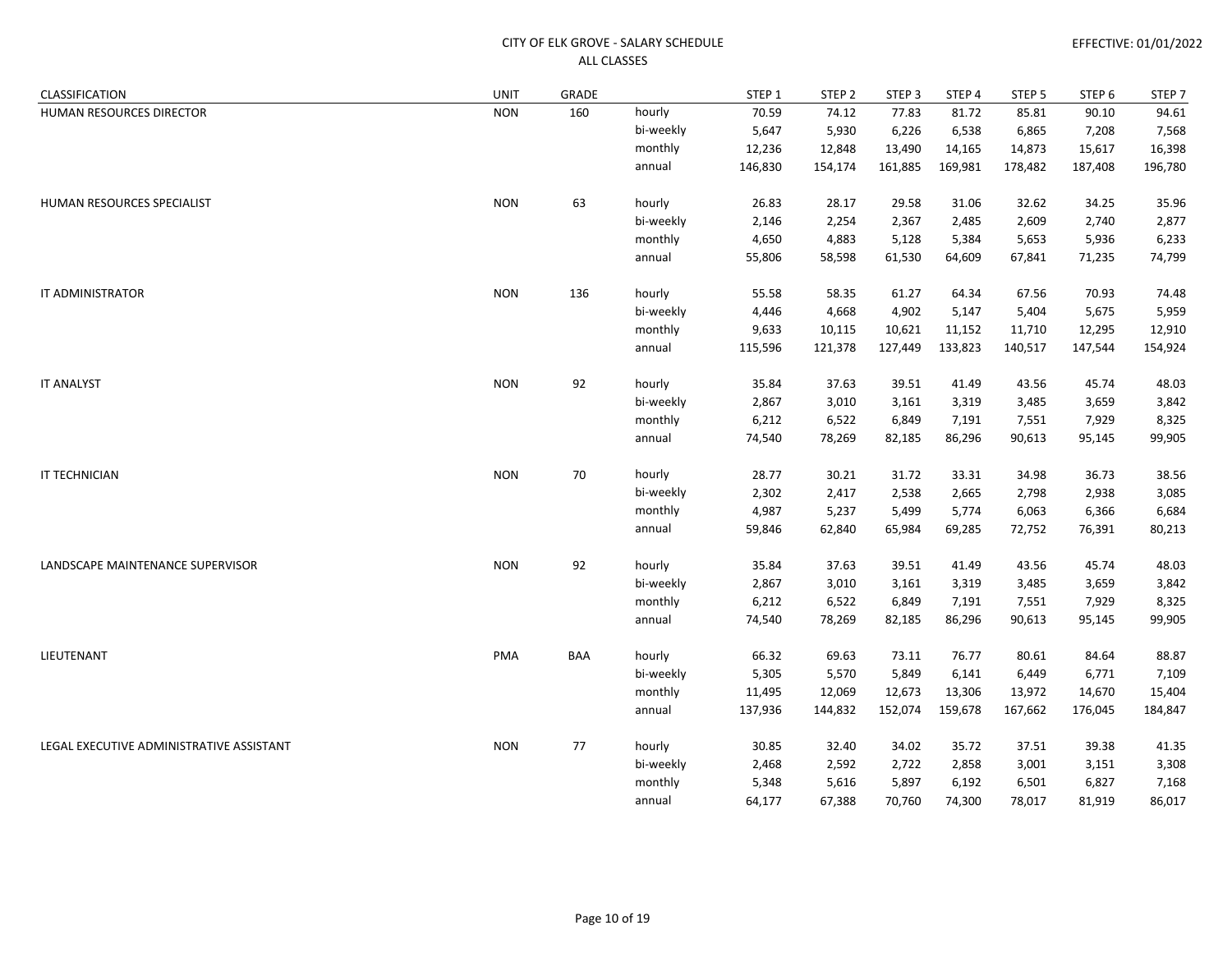| CLASSIFICATION                | <b>UNIT</b> | GRADE |           | STEP 1 | STEP <sub>2</sub> | STEP <sub>3</sub> | STEP 4  | STEP <sub>5</sub> | STEP <sub>6</sub> | STEP <sub>7</sub> |
|-------------------------------|-------------|-------|-----------|--------|-------------------|-------------------|---------|-------------------|-------------------|-------------------|
| MAINTENANCE SPECIALIST        | <b>NON</b>  | 61    | hourly    | 26.30  | 27.62             | 29.00             | 30.45   | 31.97             | 33.57             | 35.25             |
|                               |             |       | bi-weekly | 2,104  | 2,209             | 2,320             | 2,436   | 2,558             | 2,686             | 2,820             |
|                               |             |       | monthly   | 4,559  | 4,787             | 5,026             | 5,278   | 5,542             | 5,819             | 6,110             |
|                               |             |       | annual    | 54,702 | 57,440            | 60,313            | 63,331  | 66,500            | 69,827            | 73,320            |
| <b>MANAGEMENT ANALYST</b>     | <b>NON</b>  | 107   | hourly    | 41.62  | 43.70             | 45.89             | 48.18   | 50.59             | 53.12             | 55.78             |
|                               |             |       | bi-weekly | 3,330  | 3,496             | 3,671             | 3,855   | 4,048             | 4,250             | 4,463             |
|                               |             |       | monthly   | 7,214  | 7,575             | 7,954             | 8,352   | 8,770             | 9,208             | 9,669             |
|                               |             |       | annual    | 86,571 | 90,902            | 95,449            | 100,223 | 105,236           | 110,500           | 116,027           |
| MULTIMEDIA SPECIALIST         | <b>NON</b>  | 87    | hourly    | 34.09  | 35.80             | 37.59             | 39.47   | 41.44             | 43.52             | 45.69             |
|                               |             |       | bi-weekly | 2,727  | 2,864             | 3,007             | 3,158   | 3,316             | 3,481             | 3,656             |
|                               |             |       | monthly   | 5,909  | 6,205             | 6,515             | 6,841   | 7,184             | 7,543             | 7,920             |
|                               |             |       | annual    | 70,913 | 74,460            | 78,185            | 82,097  | 86,203            | 90,516            | 95,043            |
| <b>NETWORK ENGINEER</b>       | <b>NON</b>  | 110   | hourly    | 42.88  | 45.03             | 47.28             | 49.65   | 52.13             | 54.74             | 57.48             |
|                               |             |       | bi-weekly | 3,431  | 3,602             | 3,783             | 3,972   | 4,170             | 4,379             | 4,598             |
|                               |             |       | monthly   | 7,433  | 7,805             | 8,196             | 8,606   | 9,036             | 9,488             | 9,963             |
|                               |             |       | annual    | 89,200 | 93,662            | 98,347            | 103,267 | 108,432           | 113,856           | 119,550           |
| <b>OPERATIONS SUPERVISOR</b>  | <b>NON</b>  | 119   | hourly    | 46.91  | 49.26             | 51.72             | 54.31   | 57.03             | 59.88             | 62.87             |
|                               |             |       | bi-weekly | 3,753  | 3,941             | 4,138             | 4,345   | 4,562             | 4,790             | 5,030             |
|                               |             |       | monthly   | 8,131  | 8,538             | 8,965             | 9,414   | 9,884             | 10,379            | 10,898            |
|                               |             |       | annual    | 97,576 | 102,456           | 107,581           | 112,962 | 118,612           | 124,545           | 130,774           |
| PARALEGAL                     | <b>NON</b>  | 77    | hourly    | 30.85  | 32.40             | 34.02             | 35.72   | 37.51             | 39.38             | 41.35             |
|                               |             |       | bi-weekly | 2,468  | 2,592             | 2,722             | 2,858   | 3,001             | 3,151             | 3,308             |
|                               |             |       | monthly   | 5,348  | 5,616             | 5,897             | 6,192   | 6,501             | 6,827             | 7,168             |
|                               |             |       | annual    | 64,177 | 67,388            | 70,760            | 74,300  | 78,017            | 81,919            | 86,017            |
| PAYROLL TECHNICIAN            | <b>NON</b>  | 63    | hourly    | 26.83  | 28.17             | 29.58             | 31.06   | 32.62             | 34.25             | 35.96             |
|                               |             |       | bi-weekly | 2,146  | 2,254             | 2,367             | 2,485   | 2,609             | 2,740             | 2,877             |
|                               |             |       | monthly   | 4,650  | 4,883             | 5,128             | 5,384   | 5,653             | 5,936             | 6,233             |
|                               |             |       | annual    | 55,806 | 58,598            | 61,530            | 64,609  | 67,841            | 71,235            | 74,799            |
| PERMIT PROCESSING COORDINATOR | <b>NON</b>  | 87    | hourly    | 34.09  | 35.80             | 37.59             | 39.47   | 41.44             | 43.52             | 45.69             |
|                               |             |       | bi-weekly | 2,727  | 2,864             | 3,007             | 3,158   | 3,316             | 3,481             | 3,656             |
|                               |             |       | monthly   | 5,909  | 6,205             | 6,515             | 6,841   | 7,184             | 7,543             | 7,920             |
|                               |             |       | annual    | 70,913 | 74,460            | 78,185            | 82,097  | 86,203            | 90,516            | 95,043            |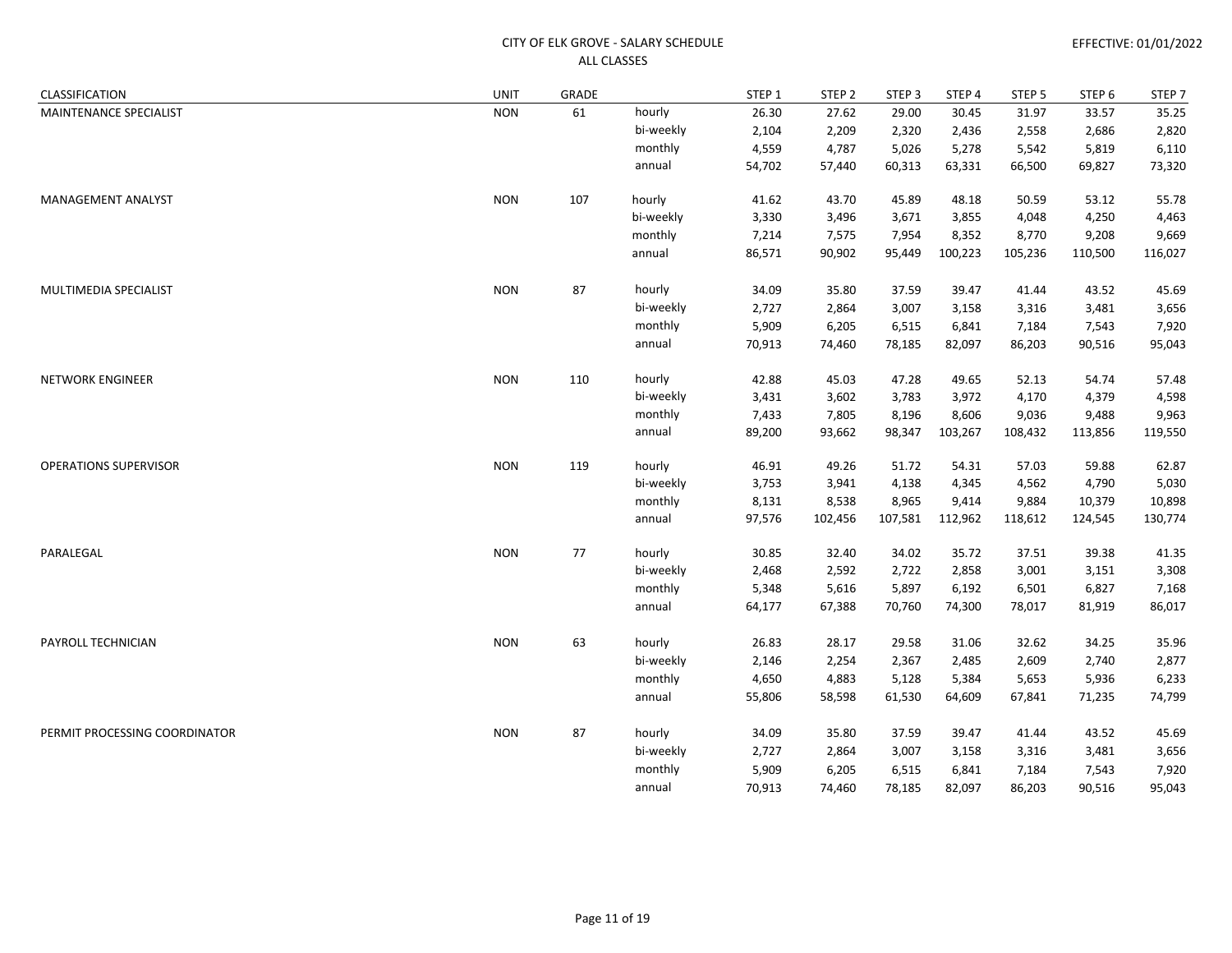| CLASSIFICATION                | <b>UNIT</b> | GRADE |           | STEP 1  | STEP <sub>2</sub> | STEP <sub>3</sub> | STEP 4  | STEP 5  | STEP <sub>6</sub> | STEP <sub>7</sub> |
|-------------------------------|-------------|-------|-----------|---------|-------------------|-------------------|---------|---------|-------------------|-------------------|
| PLANNING MANAGER              | <b>NON</b>  | 128   | hourly    | 51.32   | 53.88             | 56.58             | 59.41   | 62.38   | 65.50             | 68.77             |
|                               |             |       | bi-weekly | 4,105   | 4,311             | 4,526             | 4,753   | 4,990   | 5,240             | 5,502             |
|                               |             |       | monthly   | 8,895   | 9,340             | 9,807             | 10,297  | 10,812  | 11,353            | 11,921            |
|                               |             |       | annual    | 106,736 | 112,075           | 117,680           | 123,566 | 129,747 | 136,236           | 143,050           |
| POLICE ADMINISTRATIVE MANAGER | <b>NON</b>  | 122   | hourly    | 48.34   | 50.75             | 53.29             | 55.96   | 58.76   | 61.70             | 64.78             |
|                               |             |       | bi-weekly | 3,867   | 4,060             | 4,263             | 4,477   | 4,701   | 4,936             | 5,182             |
|                               |             |       | monthly   | 8,378   | 8,797             | 9,237             | 9,699   | 10,184  | 10,694            | 11,229            |
|                               |             |       | annual    | 100,538 | 105,567           | 110,848           | 116,392 | 122,214 | 128,326           | 134,745           |
| POLICE EQUIPMENT/SUPPLY TECH  | <b>NON</b>  | 48    | hourly    | 23.10   | 24.25             | 25.47             | 26.74   | 28.08   | 29.48             | 30.96             |
|                               |             |       | bi-weekly | 1,848   | 1,940             | 2,037             | 2,139   | 2,246   | 2,359             | 2,477             |
|                               |             |       | monthly   | 4,003   | 4,204             | 4,414             | 4,635   | 4,867   | 5,110             | 5,366             |
|                               |             |       | annual    | 48,041  | 50,445            | 52,969            | 55,619  | 58,402  | 61,324            | 64,393            |
| POLICE OFFICER                | POA         | PI    | hourly    | 36.28   | 38.10             | 40.00             | 42.00   | 44.10   | 46.30             | 48.62             |
|                               |             |       | bi-weekly | 2,902   | 3,048             | 3,200             | 3,360   | 3,528   | 3,704             | 3,890             |
|                               |             |       | monthly   | 6,289   | 6,603             | 6,933             | 7,280   | 7,644   | 8,026             | 8,427             |
|                               |             |       | annual    | 75,465  | 79,238            | 83,200            | 87,360  | 91,728  | 96,314            | 101,130           |
| POLICE RECORDS MANAGER        | <b>NON</b>  | 102   | hourly    | 39.60   | 41.58             | 43.66             | 45.84   | 48.13   | 50.54             | 53.07             |
|                               |             |       | bi-weekly | 3,168   | 3,326             | 3,493             | 3,667   | 3,851   | 4,043             | 4,246             |
|                               |             |       | monthly   | 6,863   | 7,207             | 7,567             | 7,946   | 8,343   | 8,760             | 9,199             |
|                               |             |       | annual    | 82,360  | 86,480            | 90,806            | 95,348  | 100,117 | 105,125           | 110,383           |
| POLICE RECORDS SUPERVISOR     | <b>NON</b>  | 70    | hourly    | 28.77   | 30.21             | 31.72             | 33.31   | 34.98   | 36.73             | 38.56             |
|                               |             |       | bi-weekly | 2,302   | 2,417             | 2,538             | 2,665   | 2,798   | 2,938             | 3,085             |
|                               |             |       | monthly   | 4,987   | 5,237             | 5,499             | 5,774   | 6,063   | 6,366             | 6,684             |
|                               |             |       | annual    | 59,846  | 62,840            | 65,984            | 69,285  | 72,752  | 76,391            | 80,213            |
| POLICE RECORDS TECHNICIAN I   | <b>NON</b>  | 41    | hourly    | 21.54   | 22.61             | 23.75             | 24.93   | 26.18   | 27.49             | 28.87             |
|                               |             |       | bi-weekly | 1,723   | 1,809             | 1,900             | 1,995   | 2,095   | 2,199             | 2,309             |
|                               |             |       | monthly   | 3,733   | 3,920             | 4,116             | 4,322   | 4,538   | 4,765             | 5,004             |
|                               |             |       | annual    | 44,795  | 47,037            | 49,391            | 51,862  | 54,457  | 57,182            | 60,043            |
| POLICE RECORDS TECHNICIAN II  | <b>NON</b>  | 56    | hourly    | 25.02   | 26.27             | 27.58             | 28.96   | 30.41   | 31.94             | 33.53             |
|                               |             |       | bi-weekly | 2,001   | 2,102             | 2,207             | 2,317   | 2,433   | 2,555             | 2,683             |
|                               |             |       | monthly   | 4,336   | 4,553             | 4,781             | 5,021   | 5,272   | 5,535             | 5,812             |
|                               |             |       | annual    | 52,038  | 54,642            | 57,376            | 60,246  | 63,261  | 66,426            | 69,749            |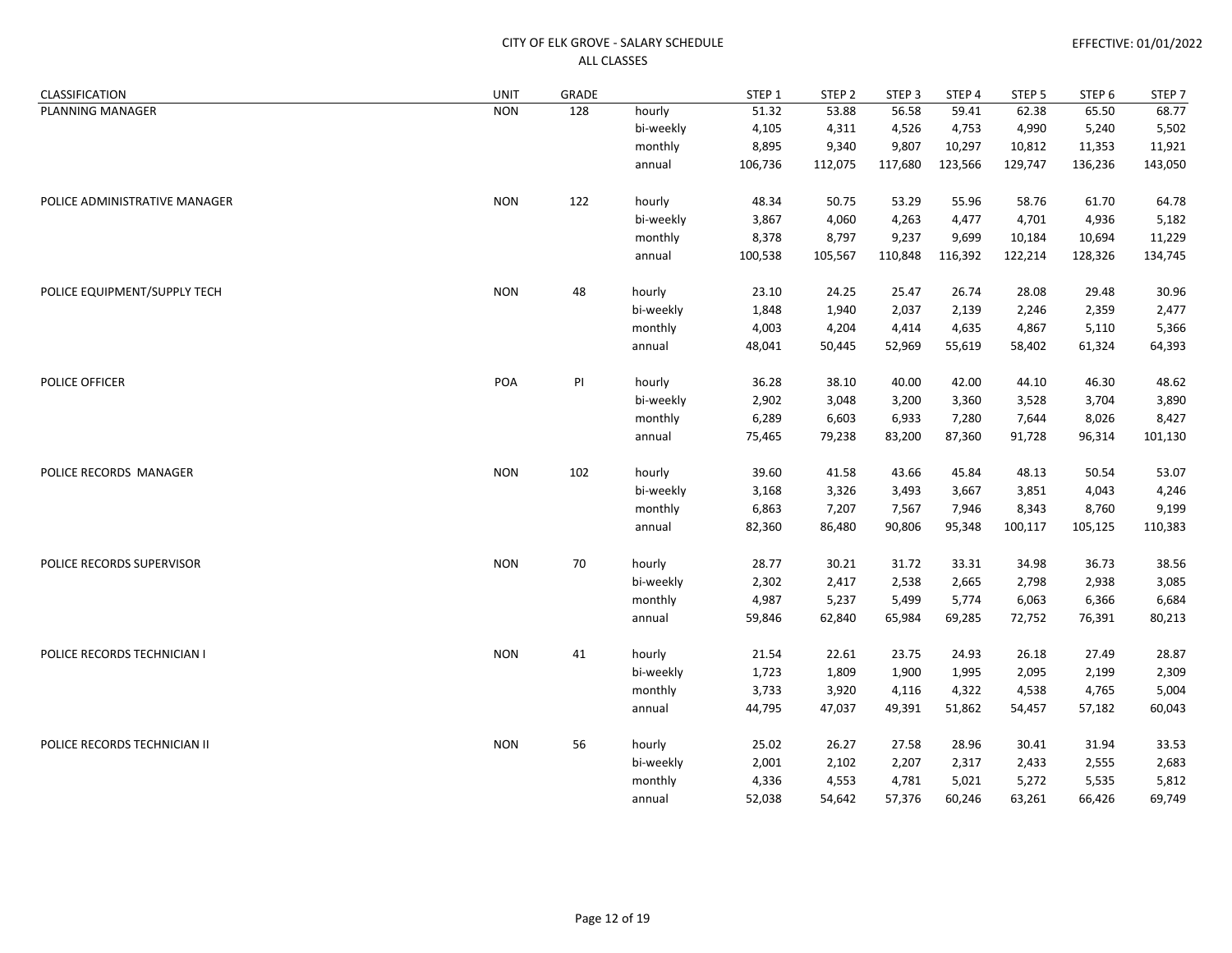| CLASSIFICATION                      | <b>UNIT</b> | GRADE |           | STEP <sub>1</sub> | STEP <sub>2</sub> | STEP <sub>3</sub> | STEP 4  | STEP <sub>5</sub> | STEP <sub>6</sub> | STEP <sub>7</sub> |
|-------------------------------------|-------------|-------|-----------|-------------------|-------------------|-------------------|---------|-------------------|-------------------|-------------------|
| POLICE SERGEANT                     | POA         | PJ    | hourly    | 46.37             | 48.68             | 51.12             | 53.67   | 56.36             | 59.18             | 62.13             |
|                                     |             |       | bi-weekly | 3,709             | 3,895             | 4,089             | 4,294   | 4,509             | 4,734             | 4,971             |
|                                     |             |       | monthly   | 8,037             | 8,439             | 8,861             | 9,304   | 9,769             | 10,257            | 10,770            |
|                                     |             |       | annual    | 96,441            | 101,263           | 106,326           | 111,643 | 117,225           | 123,086           | 129,240           |
| POLICE SERVICES ANALYST             | <b>NON</b>  | 87    | hourly    | 34.09             | 35.80             | 37.59             | 39.47   | 41.44             | 43.52             | 45.69             |
|                                     |             |       | bi-weekly | 2,727             | 2,864             | 3,007             | 3,158   | 3,316             | 3,481             | 3,656             |
|                                     |             |       | monthly   | 5,909             | 6,205             | 6,515             | 6,841   | 7,184             | 7,543             | 7,920             |
|                                     |             |       | annual    | 70,913            | 74,460            | 78,185            | 82,097  | 86,203            | 90,516            | 95,043            |
| POLICE VOLUNTEER COORDINATOR        | <b>NON</b>  | 63    | hourly    | 26.83             | 28.17             | 29.58             | 31.06   | 32.62             | 34.25             | 35.96             |
|                                     |             |       | bi-weekly | 2,146             | 2,254             | 2,367             | 2,485   | 2,609             | 2,740             | 2,877             |
|                                     |             |       | monthly   | 4,650             | 4,883             | 5,128             | 5,384   | 5,653             | 5,936             | 6,233             |
|                                     |             |       | annual    | 55,806            | 58,598            | 61,530            | 64,609  | 67,841            | 71,235            | 74,799            |
| PROPERTY AND EVIDENCE MANAGER       | <b>NON</b>  | 102   | hourly    | 39.60             | 41.58             | 43.66             | 45.84   | 48.13             | 50.54             | 53.07             |
|                                     |             |       | bi-weekly | 3,168             | 3,326             | 3,493             | 3,667   | 3,851             | 4,043             | 4,246             |
|                                     |             |       | monthly   | 6,863             | 7,207             | 7,567             | 7,946   | 8,343             | 8,760             | 9,199             |
|                                     |             |       | annual    | 82,360            | 86,480            | 90,806            | 95,348  | 100,117           | 105,125           | 110,383           |
| PROPERTY AND EVIDENCE TECHNICIAN I  | <b>NON</b>  | 56    | hourly    | 25.02             | 26.27             | 27.58             | 28.96   | 30.41             | 31.94             | 33.53             |
|                                     |             |       | bi-weekly | 2,001             | 2,102             | 2,207             | 2,317   | 2,433             | 2,555             | 2,683             |
|                                     |             |       | monthly   | 4,336             | 4,553             | 4,781             | 5,021   | 5,272             | 5,535             | 5,812             |
|                                     |             |       | annual    | 52,038            | 54,642            | 57,376            | 60,246  | 63,261            | 66,426            | 69,749            |
| PROPERTY AND EVIDENCE TECHNICIAN II | <b>NON</b>  | 70    | hourly    | 28.77             | 30.21             | 31.72             | 33.31   | 34.98             | 36.73             | 38.56             |
|                                     |             |       | bi-weekly | 2,302             | 2,417             | 2,538             | 2,665   | 2,798             | 2,938             | 3,085             |
|                                     |             |       | monthly   | 4,987             | 5,237             | 5,499             | 5,774   | 6,063             | 6,366             | 6,684             |
|                                     |             |       | annual    | 59,846            | 62,840            | 65,984            | 69,285  | 72,752            | 76,391            | 80,213            |
| PUBLIC AFFAIRS MANAGER              | <b>NON</b>  | 126   | hourly    | 50.30             | 52.82             | 55.46             | 58.23   | 61.15             | 64.21             | 67.42             |
|                                     |             |       | bi-weekly | 4,024             | 4,225             | 4,437             | 4,659   | 4,892             | 5,136             | 5,393             |
|                                     |             |       | monthly   | 8,719             | 9,155             | 9,613             | 10,094  | 10,599            | 11,129            | 11,686            |
|                                     |             |       | annual    | 104,629           | 109,862           | 115,357           | 121,127 | 127,186           | 133,547           | 140,226           |
| PUBLIC WORKS DIRECTOR/CITY ENGINEER | <b>NON</b>  | 169   | hourly    | 77.21             | 81.08             | 85.13             | 89.39   | 93.86             | 98.55             | 103.48            |
|                                     |             |       | bi-weekly | 6,177             | 6,486             | 6,810             | 7,151   | 7,509             | 7,884             | 8,278             |
|                                     |             |       | monthly   | 13,384            | 14,053            | 14,756            | 15,494  | 16,269            | 17,082            | 17,937            |
|                                     |             |       | annual    | 160,605           | 168,637           | 177,071           | 185,927 | 195,225           | 204,988           | 215,240           |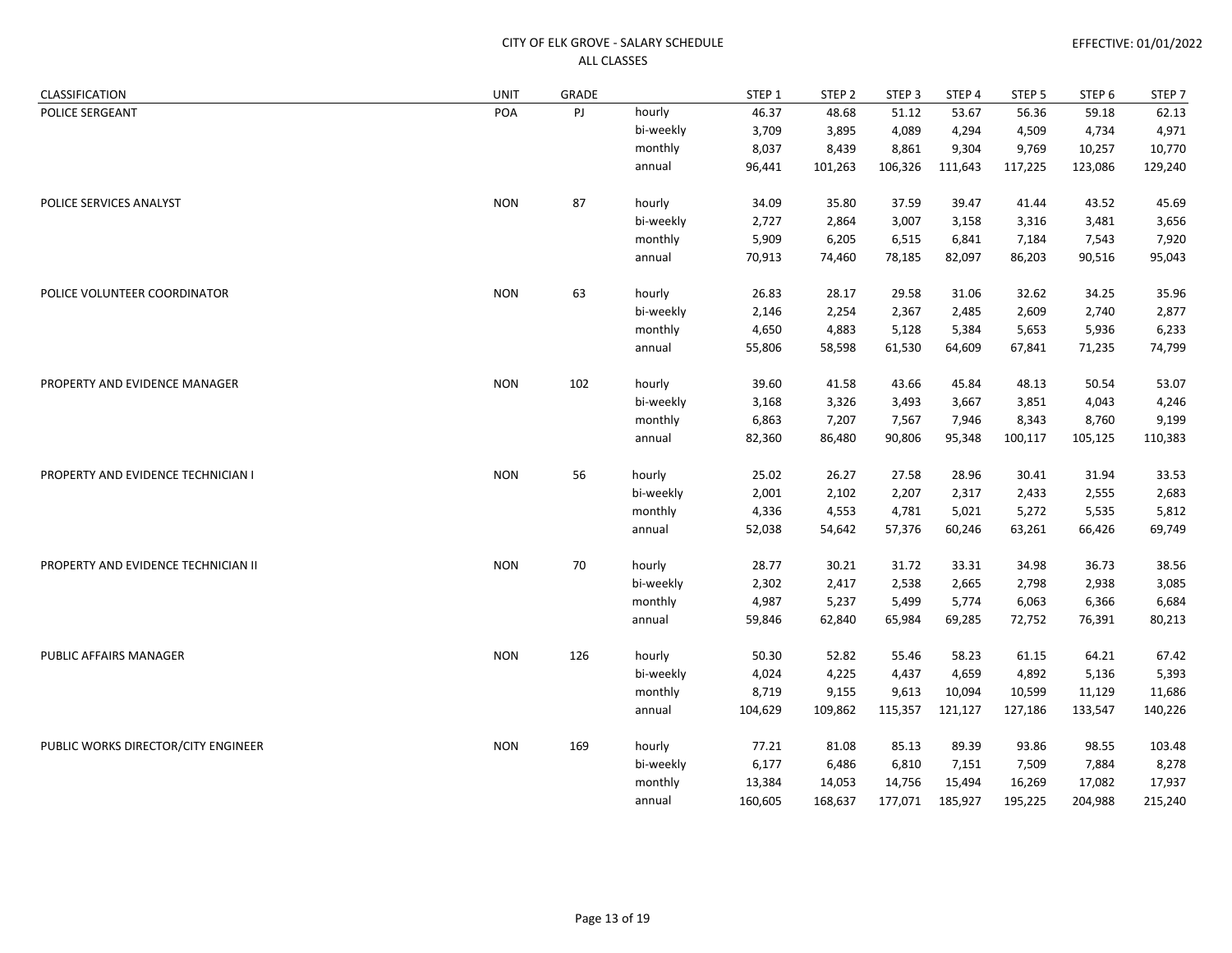| CLASSIFICATION                            | <b>UNIT</b> | GRADE |           | STEP 1  | STEP <sub>2</sub> | STEP <sub>3</sub> | STEP 4  | STEP <sub>5</sub> | STEP <sub>6</sub> | STEP 7  |
|-------------------------------------------|-------------|-------|-----------|---------|-------------------|-------------------|---------|-------------------|-------------------|---------|
| PUBLIC WORKS DIVISION MANAGER-ENGINEERING | <b>NON</b>  | 134   | hourly    | 54.48   | 57.20             | 60.06             | 63.07   | 66.22             | 69.53             | 73.01   |
|                                           |             |       | bi-weekly | 4,358   | 4,576             | 4,805             | 5,045   | 5,298             | 5,563             | 5,841   |
|                                           |             |       | monthly   | 9,443   | 9,915             | 10,411            | 10,932  | 11,479            | 12,053            | 12,655  |
|                                           |             |       | annual    | 113,315 | 118,982           | 124,933           | 131,182 | 137,743           | 144,632           | 151,866 |
| PUBLIC WORKS INSPECTOR I                  | <b>NON</b>  | 77    | hourly    | 30.85   | 32.40             | 34.02             | 35.72   | 37.51             | 39.38             | 41.35   |
|                                           |             |       | bi-weekly | 2,468   | 2,592             | 2,722             | 2,858   | 3,001             | 3,151             | 3,308   |
|                                           |             |       | monthly   | 5,348   | 5,616             | 5,897             | 6,192   | 6,501             | 6,827             | 7,168   |
|                                           |             |       | annual    | 64,177  | 67,388            | 70,760            | 74,300  | 78,017            | 81,919            | 86,017  |
| PUBLIC WORKS INSPECTOR II                 | <b>NON</b>  | 83    | hourly    | 32.76   | 34.40             | 36.12             | 37.93   | 39.82             | 41.81             | 43.91   |
|                                           |             |       | bi-weekly | 2,621   | 2,752             | 2,889             | 3,034   | 3,186             | 3,345             | 3,512   |
|                                           |             |       | monthly   | 5,678   | 5,962             | 6,261             | 6,574   | 6,903             | 7,248             | 7,610   |
|                                           |             |       | annual    | 68,138  | 71,547            | 75,126            | 78,884  | 82,831            | 86,974            | 91,325  |
| PURCHASING SPECIALIST                     | <b>NON</b>  | 63    | hourly    | 26.83   | 28.17             | 29.58             | 31.06   | 32.62             | 34.25             | 35.96   |
|                                           |             |       | bi-weekly | 2,146   | 2,254             | 2,367             | 2,485   | 2,609             | 2,740             | 2,877   |
|                                           |             |       | monthly   | 4,650   | 4,883             | 5,128             | 5,384   | 5,653             | 5,936             | 6,233   |
|                                           |             |       | annual    | 55,806  | 58,598            | 61,530            | 64,609  | 67,841            | 71,235            | 74,799  |
| PURCHASING AND CONTRACTS MANAGER          | <b>NON</b>  | 126   | hourly    | 50.30   | 52.82             | 55.46             | 58.23   | 61.15             | 64.21             | 67.42   |
|                                           |             |       | bi-weekly | 4,024   | 4,225             | 4,437             | 4,659   | 4,892             | 5,136             | 5,393   |
|                                           |             |       | monthly   | 8,719   | 9,155             | 9,613             | 10,094  | 10,599            | 11,129            | 11,686  |
|                                           |             |       | annual    | 104,629 | 109,862           | 115,357           | 121,127 | 127,186           | 133,547           | 140,226 |
| REAL TIME INFORMATION CENTER SUPERVISOR   | <b>NON</b>  | 102   | hourly    | 39.60   | 41.58             | 43.66             | 45.84   | 48.13             | 50.54             | 53.07   |
|                                           |             |       | bi-weekly | 3,168   | 3,326             | 3,493             | 3,667   | 3,851             | 4,043             | 4,246   |
|                                           |             |       | monthly   | 6,863   | 7,207             | 7,567             | 7,946   | 8,343             | 8,760             | 9,199   |
|                                           |             |       | annual    | 82,360  | 86,480            | 90,806            | 95,348  | 100,117           | 105,125           | 110,383 |
| <b>RECEPTIONIST</b>                       | <b>NON</b>  | 24    | hourly    | 18.17   | 19.08             | 20.03             | 21.04   | 22.09             | 23.19             | 24.36   |
|                                           |             |       | bi-weekly | 1,454   | 1,526             | 1,603             | 1,683   | 1,767             | 1,856             | 1,948   |
|                                           |             |       | monthly   | 3,149   | 3,307             | 3,473             | 3,646   | 3,829             | 4,020             | 4,222   |
|                                           |             |       | annual    | 37,793  | 39,684            | 41,671            | 43,756  | 45,946            | 48,245            | 50,659  |
| <b>RECYCLING COORDINATOR I</b>            | <b>NON</b>  | 82    | hourly    | 32.43   | 34.06             | 35.76             | 37.55   | 39.43             | 41.40             | 43.47   |
|                                           |             |       | bi-weekly | 2,595   | 2,724             | 2,861             | 3,004   | 3,154             | 3,312             | 3,478   |
|                                           |             |       | monthly   | 5,622   | 5,903             | 6,198             | 6,508   | 6,834             | 7,176             | 7,535   |
|                                           |             |       | annual    | 67,461  | 70,836            | 74,380            | 78,101  | 82,008            | 86,111            | 90,418  |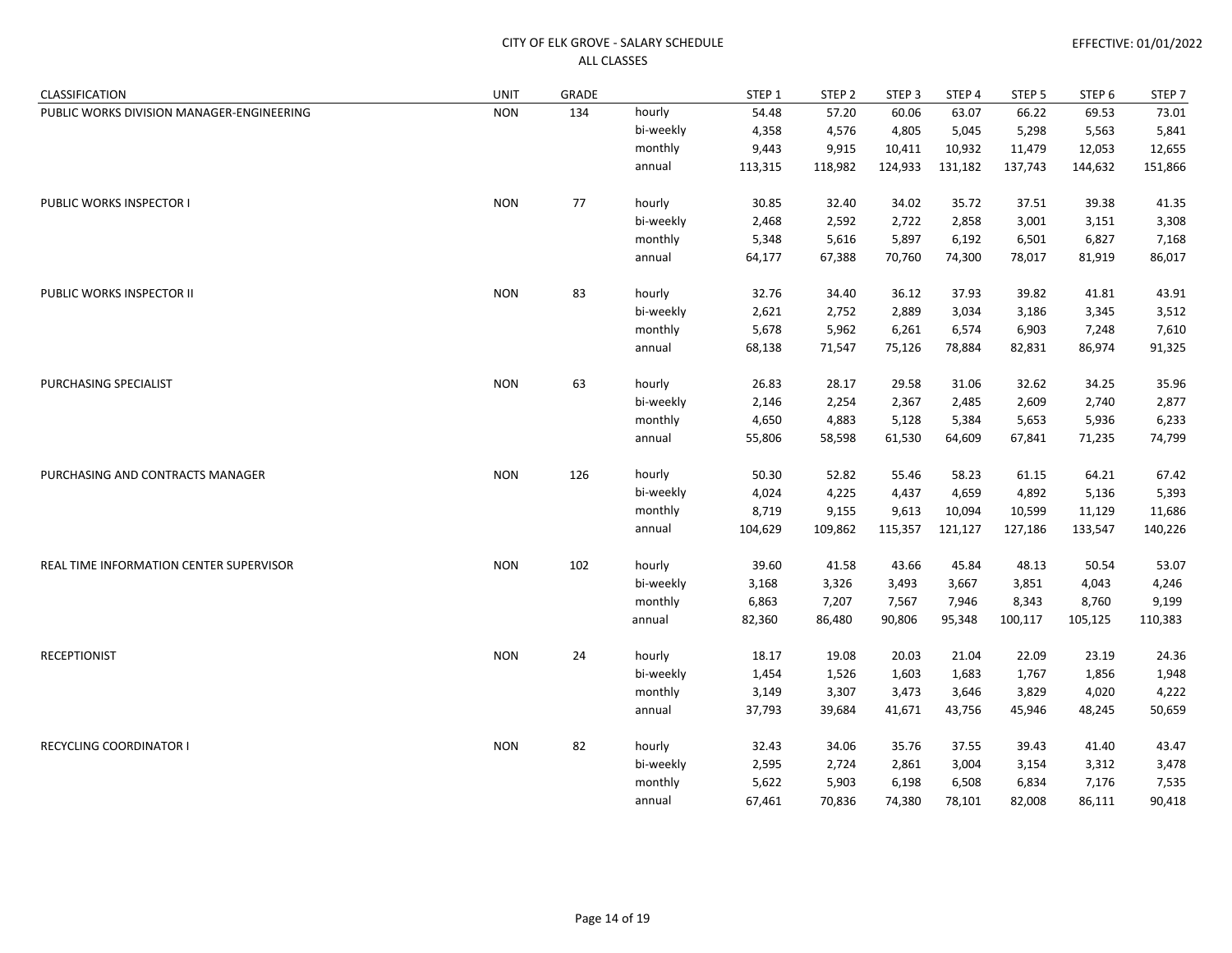| CLASSIFICATION                   | <b>UNIT</b> | GRADE |           | STEP 1 | STEP <sub>2</sub> | STEP <sub>3</sub> | STEP 4  | STEP <sub>5</sub> | STEP <sub>6</sub> | STEP <sub>7</sub> |
|----------------------------------|-------------|-------|-----------|--------|-------------------|-------------------|---------|-------------------|-------------------|-------------------|
| RECYCLING COORDINATOR II         | <b>NON</b>  | 92    | hourly    | 35.84  | 37.63             | 39.51             | 41.49   | 43.56             | 45.74             | 48.03             |
|                                  |             |       | bi-weekly | 2,867  | 3,010             | 3,161             | 3,319   | 3,485             | 3,659             | 3,842             |
|                                  |             |       | monthly   | 6,212  | 6,522             | 6,849             | 7,191   | 7,551             | 7,929             | 8,325             |
|                                  |             |       | annual    | 74,540 | 78,269            | 82,185            | 86,296  | 90,613            | 95,145            | 99,905            |
| REGISTERED VETERINARY TECHNICIAN | <b>NON</b>  | 56    | hourly    | 25.02  | 26.27             | 27.58             | 28.96   | 30.41             | 31.94             | 33.53             |
|                                  |             |       | bi-weekly | 2,001  | 2,102             | 2,207             | 2,317   | 2,433             | 2,555             | 2,683             |
|                                  |             |       | monthly   | 4,336  | 4,553             | 4,781             | 5,021   | 5,272             | 5,535             | 5,812             |
|                                  |             |       | annual    | 52,038 | 54,642            | 57,376            | 60,246  | 63,261            | 66,426            | 69,749            |
| <b>REVENUE MANAGER</b>           | <b>NON</b>  | 117   | hourly    | 45.99  | 48.29             | 50.70             | 53.24   | 55.90             | 58.70             | 61.63             |
|                                  |             |       | bi-weekly | 3,679  | 3,863             | 4,056             | 4,259   | 4,472             | 4,696             | 4,930             |
|                                  |             |       | monthly   | 7,971  | 8,369             | 8,788             | 9,228   | 9,689             | 10,174            | 10,683            |
|                                  |             |       | annual    | 95,649 | 100,434           | 105,457           | 110,732 | 116,271           | 122,086           | 128,193           |
| <b>RISK ANALYST</b>              | <b>NON</b>  | 97    | hourly    | 37.67  | 39.55             | 41.53             | 43.61   | 45.79             | 48.08             | 50.49             |
|                                  |             |       | bi-weekly | 3,014  | 3,164             | 3,323             | 3,489   | 3,663             | 3,847             | 4,039             |
|                                  |             |       | monthly   | 6,529  | 6,856             | 7,199             | 7,559   | 7,937             | 8,334             | 8,751             |
|                                  |             |       | annual    | 78,353 | 82,272            | 86,388            | 90,709  | 95,247            | 100,011           | 105,014           |
| <b>SECURITY OFFICER</b>          | <b>NON</b>  | 56    | hourly    | 25.02  | 26.27             | 27.58             | 28.96   | 30.41             | 31.94             | 33.53             |
|                                  |             |       | bi-weekly | 2,001  | 2,102             | 2,207             | 2,317   | 2,433             | 2,555             | 2682.6598         |
|                                  |             |       | monthly   | 4,336  | 4,553             | 4,781             | 5,021   | 5,272             | 5,535             | 5812.4295         |
|                                  |             |       | annual    | 52,038 | 54,642            | 57,376            | 60,246  | 63,261            | 66,426            | 69,749            |
| SECURITY OFFICER (Y-RATED)       | <b>NON</b>  | 56    | hourly    | 36.37  |                   |                   |         |                   |                   |                   |
|                                  |             |       | bi-weekly | 2,909  |                   |                   |         |                   |                   |                   |
|                                  |             |       | monthly   | 6,304  |                   |                   |         |                   |                   |                   |
|                                  |             |       | annual    | 75,643 |                   |                   |         |                   |                   |                   |
| SR. ACCOUNTANT                   | <b>NON</b>  | 96    | hourly    | 37.30  | 39.16             | 41.12             | 43.18   | 45.34             | 47.61             | 49.99             |
|                                  |             |       | bi-weekly | 2,984  | 3,133             | 3,290             | 3,454   | 3,627             | 3,808             | 3,999             |
|                                  |             |       | monthly   | 6,465  | 6,788             | 7,128             | 7,484   | 7,858             | 8,252             | 8,664             |
|                                  |             |       | annual    | 77,575 | 81,456            | 85,530            | 89,809  | 94,301            | 99,018            | 103,971           |
| SR. ACCOUNTING TECHNICIAN        | <b>NON</b>  | 66    | hourly    | 27.65  | 29.03             | 30.48             | 32.01   | 33.61             | 35.29             | 37.05             |
|                                  |             |       | bi-weekly | 2,212  | 2,322             | 2,439             | 2,561   | 2,689             | 2,823             | 2,964             |
|                                  |             |       | monthly   | 4,792  | 5,032             | 5,283             | 5,548   | 5,825             | 6,117             | 6,423             |
|                                  |             |       | annual    | 57,503 | 60,380            | 63,401            | 66,573  | 69,904            | 73,401            | 77,073            |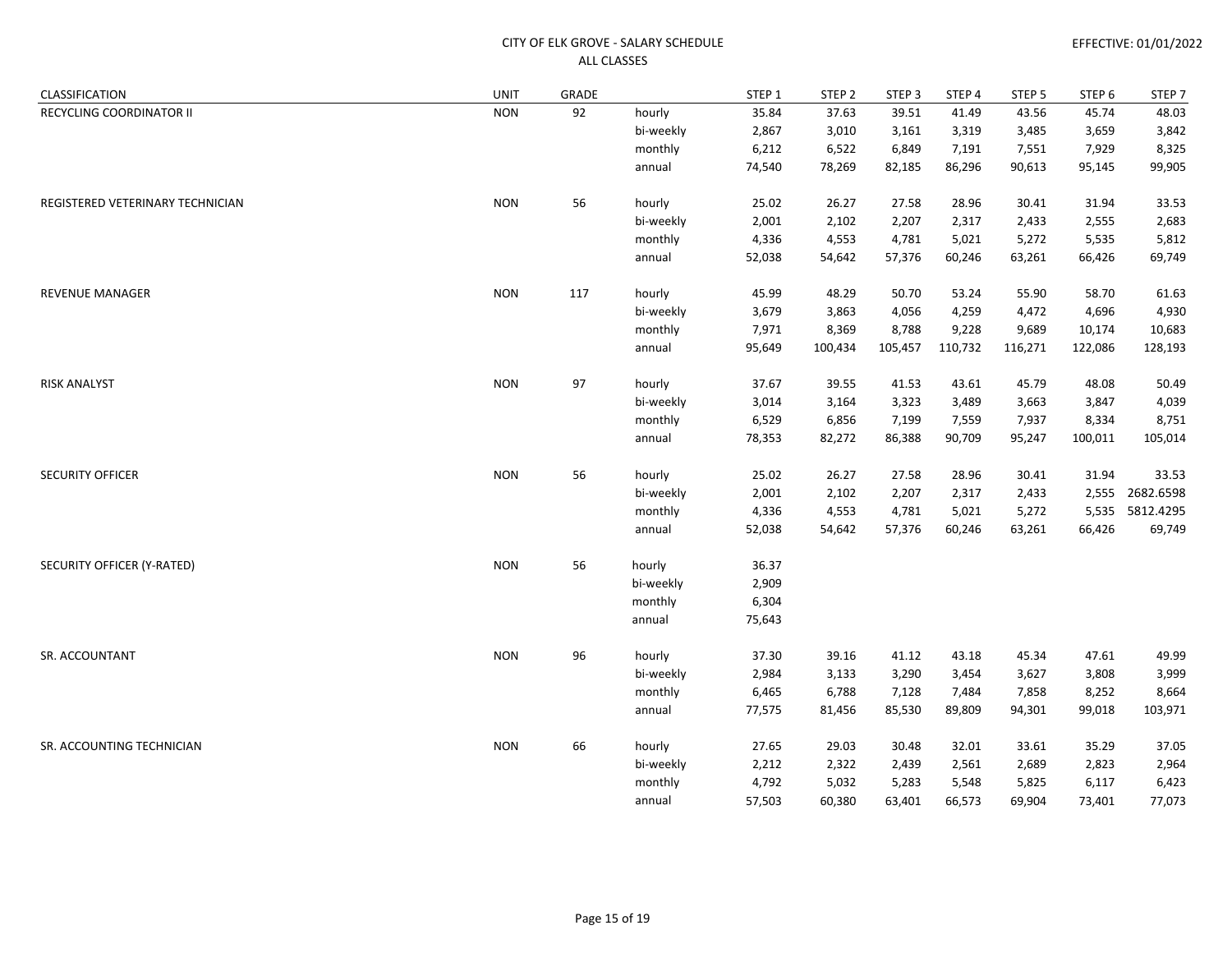| CLASSIFICATION                  | <b>UNIT</b> | GRADE |           | STEP 1  | STEP <sub>2</sub> | STEP <sub>3</sub> | STEP 4  | STEP 5  | STEP 6  | STEP 7  |
|---------------------------------|-------------|-------|-----------|---------|-------------------|-------------------|---------|---------|---------|---------|
| SR. ADMINISTRATIVE ASSISTANT    | <b>NON</b>  | 63    | hourly    | 26.83   | 28.17             | 29.58             | 31.06   | 32.62   | 34.25   | 35.96   |
|                                 |             |       | bi-weekly | 2,146   | 2,254             | 2,367             | 2,485   | 2,609   | 2,740   | 2,877   |
|                                 |             |       | monthly   | 4,650   | 4,883             | 5,128             | 5,384   | 5,653   | 5,936   | 6,233   |
|                                 |             |       | annual    | 55,806  | 58,598            | 61,530            | 64,609  | 67,841  | 71,235  | 74,799  |
| SR. ANIMAL CARE SPECIALIST      | <b>NON</b>  | 48    | hourly    | 23.10   | 24.25             | 25.47             | 26.74   | 28.08   | 29.48   | 30.96   |
|                                 |             |       | bi-weekly | 1,848   | 1,940             | 2,037             | 2,139   | 2,246   | 2,359   | 2,477   |
|                                 |             |       | monthly   | 4,003   | 4,204             | 4,414             | 4,635   | 4,867   | 5,110   | 5,366   |
|                                 |             |       | annual    | 48,041  | 50,445            | 52,969            | 55,619  | 58,402  | 61,324  | 64,393  |
| SR. ANIMAL SERVICES OFFICER     | POA         | PC    | hourly    | 25.79   | 27.08             | 28.43             | 29.85   | 31.35   | 32.91   | 34.56   |
|                                 |             |       | bi-weekly | 2,063   | 2,166             | 2,275             | 2,388   | 2,508   | 2,633   | 2,765   |
|                                 |             |       | monthly   | 4,470   | 4,694             | 4,928             | 5,175   | 5,433   | 5,705   | 5,990   |
|                                 |             |       | annual    | 53,641  | 56,323            | 59,139            | 62,096  | 65,201  | 68,461  | 71,884  |
| SR. CIVIL ENGINEER              | <b>NON</b>  | 122   | hourly    | 48.34   | 50.75             | 53.29             | 55.96   | 58.76   | 61.70   | 64.78   |
|                                 |             |       | bi-weekly | 3,867   | 4,060             | 4,263             | 4,477   | 4,701   | 4,936   | 5,182   |
|                                 |             |       | monthly   | 8,378   | 8,797             | 9,237             | 9,699   | 10,184  | 10,694  | 11,229  |
|                                 |             |       | annual    | 100,538 | 105,567           | 110,848           | 116,392 | 122,214 | 128,326 | 134,745 |
| SR. CODE ENFORCEMENT OFFICER    | <b>NON</b>  | 83    | hourly    | 32.76   | 34.40             | 36.12             | 37.93   | 39.82   | 41.81   | 43.91   |
|                                 |             |       | bi-weekly | 2,621   | 2,752             | 2,889             | 3,034   | 3,186   | 3,345   | 3,512   |
|                                 |             |       | monthly   | 5,678   | 5,962             | 6,261             | 6,574   | 6,903   | 7,248   | 7,610   |
|                                 |             |       | annual    | 68,138  | 71,547            | 75,126            | 78,884  | 82,831  | 86,974  | 91,325  |
| SR. CUSTOMER SERVICE SPECIALIST | <b>NON</b>  | 56    | hourly    | 25.02   | 26.27             | 27.58             | 28.96   | 30.41   | 31.94   | 33.53   |
|                                 |             |       | bi-weekly | 2,001   | 2,102             | 2,207             | 2,317   | 2,433   | 2,555   | 2,683   |
|                                 |             |       | monthly   | 4,336   | 4,553             | 4,781             | 5,021   | 5,272   | 5,535   | 5,812   |
|                                 |             |       | annual    | 52,038  | 54,642            | 57,376            | 60,246  | 63,261  | 66,426  | 69,749  |
| SR. DEPUTY CITY ATTORNEY        | <b>NON</b>  | 145   | hourly    | 60.79   | 63.83             | 67.02             | 70.38   | 73.90   | 77.59   | 81.47   |
|                                 |             |       | bi-weekly | 4,863   | 5,106             | 5,362             | 5,630   | 5,912   | 6,207   | 6,518   |
|                                 |             |       | monthly   | 10,537  | 11,064            | 11,617            | 12,198  | 12,809  | 13,449  | 14,122  |
|                                 |             |       | annual    | 126,445 | 132,769           | 139,409           | 146,382 | 153,703 | 161,390 | 169,461 |
| SR. ENGINEERING TECHNICIAN      | <b>NON</b>  | 82    | hourly    | 32.43   | 34.06             | 35.76             | 37.55   | 39.43   | 41.40   | 43.47   |
|                                 |             |       | bi-weekly | 2,595   | 2,724             | 2,861             | 3,004   | 3,154   | 3,312   | 3,478   |
|                                 |             |       | monthly   | 5,622   | 5,903             | 6,198             | 6,508   | 6,834   | 7,176   | 7,535   |
|                                 |             |       | annual    | 67,461  | 70,836            | 74,380            | 78,101  | 82,008  | 86,111  | 90,418  |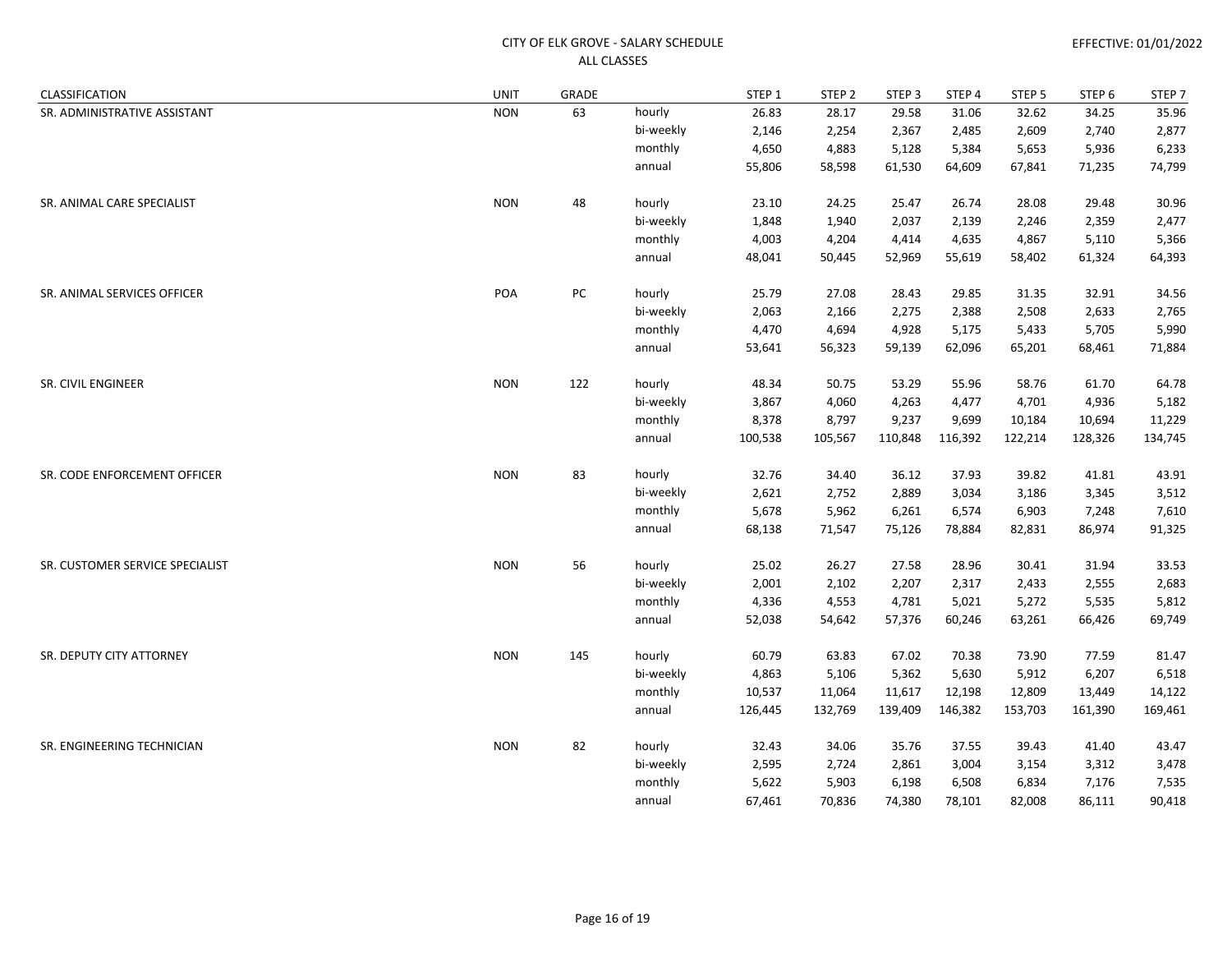| CLASSIFICATION                 | <b>UNIT</b> | GRADE |           | STEP <sub>1</sub> | STEP <sub>2</sub> | STEP <sub>3</sub> | STEP 4  | STEP 5  | STEP 6  | STEP 7  |
|--------------------------------|-------------|-------|-----------|-------------------|-------------------|-------------------|---------|---------|---------|---------|
| SR. FACILITIES TECHNICIAN      | <b>NON</b>  | 71    | hourly    | 29.06             | 30.51             | 32.04             | 33.64   | 35.33   | 37.10   | 38.95   |
|                                |             |       | bi-weekly | 2,325             | 2,441             | 2,563             | 2,692   | 2,826   | 2,968   | 3,116   |
|                                |             |       | monthly   | 5,037             | 5,289             | 5,554             | 5,832   | 6,123   | 6,430   | 6,751   |
|                                |             |       | annual    | 60,446            | 63,471            | 66,646            | 69,981  | 73,482  | 77,158  | 81,018  |
| SR. FINANCE AND BUDGET ANALYST | <b>NON</b>  | 119   | hourly    | 46.91             | 49.26             | 51.72             | 54.31   | 57.03   | 59.88   | 62.87   |
|                                |             |       | bi-weekly | 3,753             | 3,941             | 4,138             | 4,345   | 4,562   | 4,790   | 5,030   |
|                                |             |       | monthly   | 8,131             | 8,538             | 8,965             | 9,414   | 9,884   | 10,379  | 10,898  |
|                                |             |       | annual    | 97,576            | 102,456           | 107,581           | 112,962 | 118,612 | 124,545 | 130,774 |
| SR. GIS ANALYST                | <b>NON</b>  | 97    | hourly    | 37.67             | 39.55             | 41.53             | 43.61   | 45.79   | 48.08   | 50.49   |
|                                |             |       | bi-weekly | 3,014             | 3,164             | 3,323             | 3,489   | 3,663   | 3,847   | 4,039   |
|                                |             |       | monthly   | 6,529             | 6,856             | 7,199             | 7,559   | 7,937   | 8,334   | 8,751   |
|                                |             |       | annual    | 78,353            | 82,272            | 86,388            | 90,709  | 95,247  | 100,011 | 105,014 |
| SR. HUMAN RESOURCES SPECIALIST | <b>NON</b>  | 87    | hourly    | 34.09             | 35.80             | 37.59             | 39.47   | 41.44   | 43.52   | 45.69   |
|                                |             |       | bi-weekly | 2,727             | 2,864             | 3,007             | 3,158   | 3,316   | 3,481   | 3,656   |
|                                |             |       | monthly   | 5,909             | 6,205             | 6,515             | 6,841   | 7,184   | 7,543   | 7,920   |
|                                |             |       | annual    | 70,913            | 74,460            | 78,185            | 82,097  | 86,203  | 90,516  | 95,043  |
| SR. IT ANALYST                 | <b>NON</b>  | 106   | hourly    | 41.21             | 43.27             | 45.43             | 47.71   | 50.09   | 52.60   | 55.23   |
|                                |             |       | bi-weekly | 3,297             | 3,462             | 3,635             | 3,816   | 4,007   | 4,208   | 4,418   |
|                                |             |       | monthly   | 7,143             | 7,500             | 7,875             | 8,269   | 8,683   | 9,117   | 9,573   |
|                                |             |       | annual    | 85,712            | 89,999            | 94,501            | 99,228  | 104,192 | 109,404 | 114,876 |
| SR. PAYROLL TECHNICIAN         | <b>NON</b>  | 77    | hourly    | 30.85             | 32.40             | 34.02             | 35.72   | 37.51   | 39.38   | 41.35   |
|                                |             |       | bi-weekly | 2,468             | 2,592             | 2,722             | 2,858   | 3,001   | 3,151   | 3,308   |
|                                |             |       | monthly   | 5,348             | 5,616             | 5,897             | 6,192   | 6,501   | 6,827   | 7,168   |
|                                |             |       | annual    | 64,177            | 67,388            | 70,760            | 74,300  | 78,017  | 81,919  | 86,017  |
| SR. PLANNER                    | <b>NON</b>  | 107   | hourly    | 41.62             | 43.70             | 45.89             | 48.18   | 50.59   | 53.12   | 55.78   |
|                                |             |       | bi-weekly | 3,330             | 3,496             | 3,671             | 3,855   | 4,048   | 4,250   | 4,463   |
|                                |             |       | monthly   | 7,214             | 7,575             | 7,954             | 8,352   | 8,770   | 9,208   | 9,669   |
|                                |             |       | annual    | 86,571            | 90,902            | 95,449            | 100,223 | 105,236 | 110,500 | 116,027 |
| SR. TRANSPORTATION PLANNER     | <b>NON</b>  | 107   | hourly    | 41.62             | 43.70             | 45.89             | 48.18   | 50.59   | 53.12   | 55.78   |
|                                |             |       | bi-weekly | 3,330             | 3,496             | 3,671             | 3,855   | 4,048   | 4,250   | 4,463   |
|                                |             |       | monthly   | 7,214             | 7,575             | 7,954             | 8,352   | 8,770   | 9,208   | 9,669   |
|                                |             |       | annual    | 86,571            | 90,902            | 95,449            | 100,223 | 105,236 | 110,500 | 116,027 |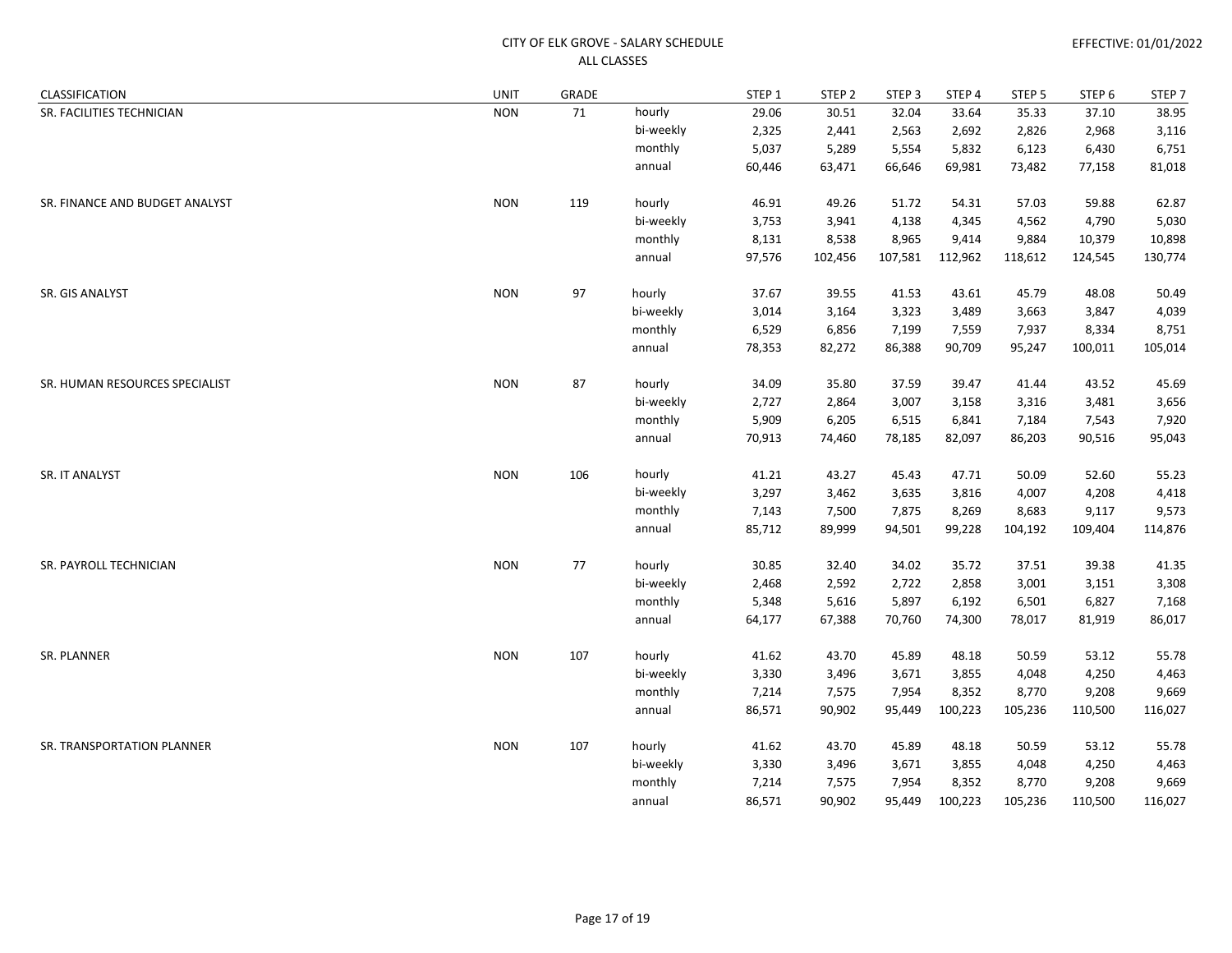| CLASSIFICATION                                    | <b>UNIT</b> | GRADE          |           | STEP 1  | STEP <sub>2</sub> | STEP <sub>3</sub> | STEP 4  | STEP <sub>5</sub> | STEP <sub>6</sub> | STEP <sub>7</sub> |
|---------------------------------------------------|-------------|----------------|-----------|---------|-------------------|-------------------|---------|-------------------|-------------------|-------------------|
| STRATEGIC PLANNING AND INNOVATION PROGRAM MANAGER | <b>NON</b>  | 119            | hourly    | 46.91   | 49.26             | 51.72             | 54.31   | 57.03             | 59.88             | 62.87             |
|                                                   |             |                | bi-weekly | 3,753   | 3,941             | 4,138             | 4,345   | 4,562             | 4,790             | 5,030             |
|                                                   |             |                | monthly   | 8,131   | 8,538             | 8,965             | 9,414   | 9,884             | 10,379            | 10,898            |
|                                                   |             |                | annual    | 97,576  | 102,456           | 107,581           | 112,962 | 118,612           | 124,545           | 130,774           |
| STREET MAINTENANCE SUPERVISOR                     | <b>NON</b>  | 97             | hourly    | 37.67   | 39.55             | 41.53             | 43.61   | 45.79             | 48.08             | 50.49             |
|                                                   |             |                | bi-weekly | 3,014   | 3,164             | 3,323             | 3,489   | 3,663             | 3,847             | 4,039             |
|                                                   |             |                | monthly   | 6,529   | 6,856             | 7,199             | 7,559   | 7,937             | 8,334             | 8,751             |
|                                                   |             |                | annual    | 78,353  | 82,272            | 86,388            | 90,709  | 95,247            | 100,011           | 105,014           |
| SUPERVISING FORENSIC INVESTIGATOR                 | POA         | PR             | hourly    | 40.59   | 42.62             | 44.75             | 46.99   | 49.34             | 51.81             | 54.40             |
|                                                   |             |                | bi-weekly | 3,247   | 3,410             | 3,580             | 3,759   | 3,947             | 4,144             | 4,352             |
|                                                   |             |                | monthly   | 7,036   | 7,388             | 7,757             | 8,145   | 8,552             | 8,980             | 9,429             |
|                                                   |             |                | annual    | 84,429  | 88,651            | 93,084            | 97,738  | 102,625           | 107,756           | 113,144           |
| <b>STUDENT INTERN</b>                             | N/A         | $\overline{7}$ | hourly    | 15.33   | 16.09             | 16.90             | 17.75   | 18.63             | 19.57             | 20.55             |
| TRAFFIC CONTROL AND STREET LIGHTING SUPERVISOR    | <b>NON</b>  | 97             | hourly    | 37.67   | 39.55             | 41.53             | 43.61   | 45.79             | 48.08             | 50.49             |
|                                                   |             |                | bi-weekly | 3,014   | 3,164             | 3,323             | 3,489   | 3,663             | 3,847             | 4,039             |
|                                                   |             |                | monthly   | 6,529   | 6,856             | 7,199             | 7,559   | 7,937             | 8,334             | 8,751             |
|                                                   |             |                | annual    | 78,353  | 82,272            | 86,388            | 90,709  | 95,247            | 100,011           | 105,014           |
| <b>TRAFFIC ENGINEER</b>                           | <b>NON</b>  | 125            | hourly    | 49.80   | 52.29             | 54.91             | 57.66   | 60.54             | 63.57             | 66.75             |
|                                                   |             |                | bi-weekly | 3,984   | 4,184             | 4,393             | 4,613   | 4,843             | 5,085             | 5,340             |
|                                                   |             |                | monthly   | 8,633   | 9,064             | 9,518             | 9,994   | 10,494            | 11,019            | 11,570            |
|                                                   |             |                | annual    | 103,591 | 108,772           | 114,213           | 119,926 | 125,924           | 132,222           | 138,835           |
| TRAFFIC MANAGEMENT CENTER SUPERVISOR              | <b>NON</b>  | 119            | hourly    | 46.91   | 49.26             | 51.72             | 54.31   | 57.03             | 59.88             | 62.87             |
|                                                   |             |                | bi-weekly | 3,753   | 3,941             | 4,138             | 4,345   | 4,562             | 4,790             | 5,030             |
|                                                   |             |                | monthly   | 8,131   | 8,538             | 8,965             | 9,414   | 9,884             | 10,379            | 10,898            |
|                                                   |             |                | annual    | 97,576  | 102,456           | 107,581           | 112,962 | 118,612           | 124,545           | 130,774           |
| UTILITIES LOCATOR                                 | <b>NON</b>  | 70             | hourly    | 28.77   | 30.21             | 31.72             | 33.31   | 34.98             | 36.73             | 38.56             |
|                                                   |             |                | bi-weekly | 2,302   | 2,417             | 2,538             | 2,665   | 2,798             | 2,938             | 3,085             |
|                                                   |             |                | monthly   | 4,987   | 5,237             | 5,499             | 5,774   | 6,063             | 6,366             | 6,684             |
|                                                   |             |                | annual    | 59,846  | 62,840            | 65,984            | 69,285  | 72,752            | 76,391            | 80,213            |
| VETERINARIAN                                      | <b>NON</b>  | 117            | hourly    | 45.99   | 48.29             | 50.70             | 53.24   | 55.90             | 58.70             | 61.63             |
|                                                   |             |                | bi-weekly | 3,679   | 3,863             | 4,056             | 4,259   | 4,472             | 4,696             | 4,930             |
|                                                   |             |                | monthly   | 7,971   | 8,369             | 8,788             | 9,228   | 9,689             | 10,174            | 10,683            |
|                                                   |             |                | annual    | 95,649  | 100,434           | 105,457           | 110,732 | 116,271           | 122,086           | 128,193           |